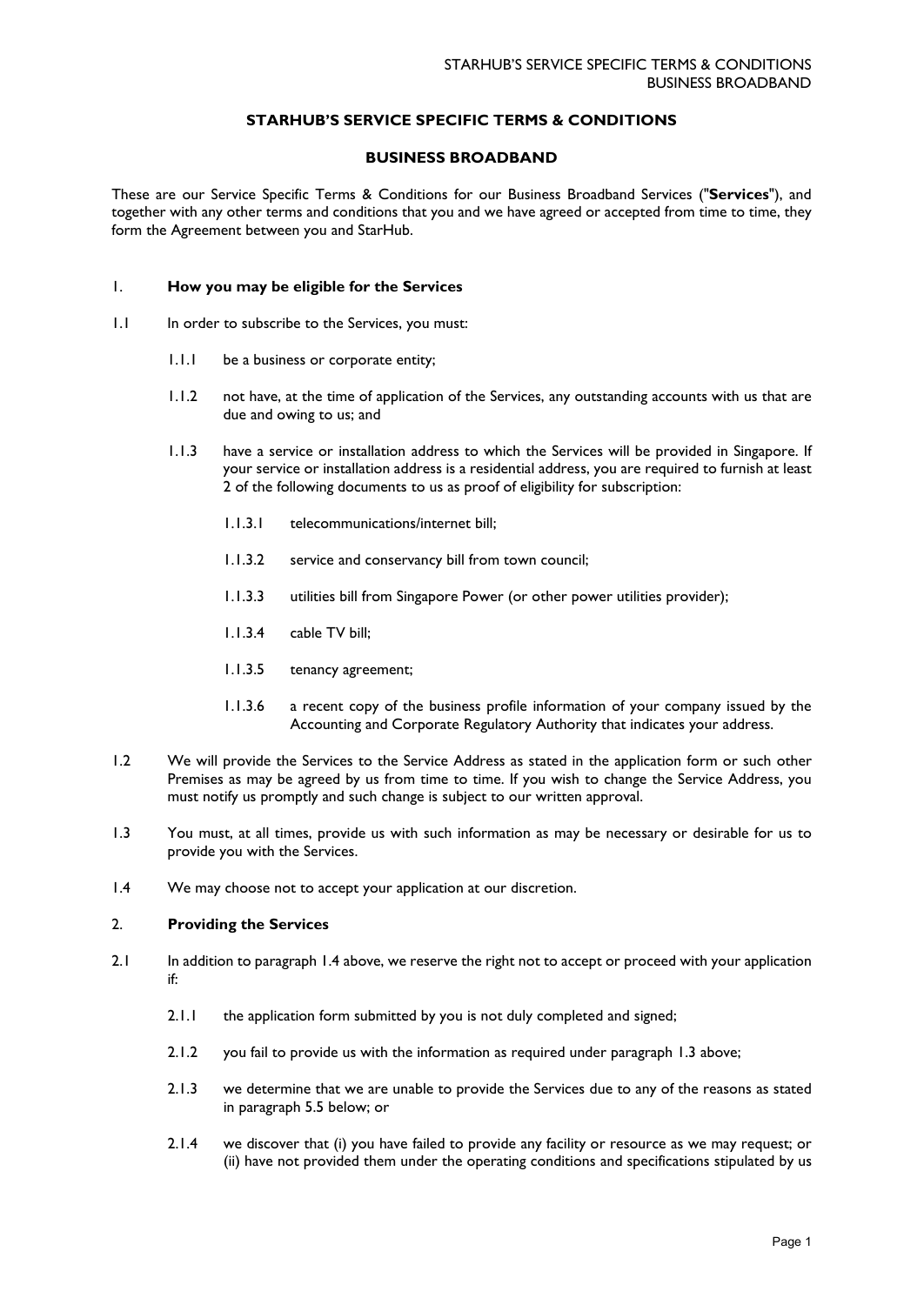for the proper performance of the Services or for the installation, operation and maintenance of the Services and the Equipment.

- 2.2 When we accept your application form for the Services, we will notify you of the commencement date for the provision of the Services and this date will be known as the ready for service ("**RFS**") date. The RFS date will be specified in our application form. We will use our commercially reasonable endeavours to meet the RFS date and shall not be liable if the RFS date is not met due to events outside our control, including any third party's act and/or omission. We reserve the right to change the RFS date without liability.
- 2.3 If we are unable to provide the Services by the RFS date, then you must either:
	- 2.3.1 cancel that part of the Services which we are unable to provide by the RFS date, without being liable to pay any cancellation Charges; or
	- 2.3.2 accept that part of the Services which we are ready to provide, and pay for the same at our prevailing rate(s).

This shall be your sole and exclusive remedy and you shall have no claim against us for our failure to provide the Services by the RFS date. We have no further liability to provide the Services by the RFS date.

- 2.4 If you request to defer the provision of the Services to a date after the RFS date we originally agreed to, you will be liable to pay a reservation fee at our prevailing rate(s). Additionally, where the Services are connected through NGN, your request for deferment shall be deemed an early termination of the Services and you shall be liable to pay us the Early Termination Charges and Third Party Charges.
- 2.5 If you cancel your application for the Services after the RFS date, your cancellation shall be deemed an early termination of the Services and you shall pay us the Early Termination Charges and where the Services are connected through NGN, you shall in addition pay us all Third Party Charges.
- 2.6 If you cancel your application for the Services before the RFS date, you shall pay us our prevailing cancellation Charges, which shall be 100% of our prevailing one-time installation Charges of the Services ("**Installation Charges**"), regardless of whether or not such Installation Charges were waived or discounted, in which case, the standard installation Charges shall be imposed. In addition, where the Services are connected through NGN, if you cancel your application for the Services before the RFS date, your cancellation shall be deemed an early termination of the Services and you shall pay us the Early Termination Charges and Third Party Charges.
- 2.7 If you request a change of the circuit terminating point and this results in a change of original serving distribution point ("**DP**") or serving node, that request will constitute a cancellation of your application for the Services, and you shall pay the Installation Charges. In addition, where the Services are connected through NGN, this shall be deemed an early termination of the Services and you shall pay us the Early Termination Charges and Third Party Charges.
- 2.8 If your request for a change of the circuit terminating point results in re-wiring of any completed wiring work from the original serving DP or serving node, you will be liable to pay our prevailing Charges for the rewiring.
- 2.9 If the Service Address is at a location where we do not have the resources to support the provision of such Services to that location ("**Remote Location**"), the following terms will apply:
	- 2.9.1 You must inform us to proceed with a survey of the Remote Location to enable us to evaluate the feasibility of activating the Services to the Remote Location and you must pay our prevailing Charges for the site survey ("**Site Survey Fee**").
	- 2.9.2 We may accept or reject any application for the Services to a Remote Location without giving reasons. We may consider these criteria in our determination: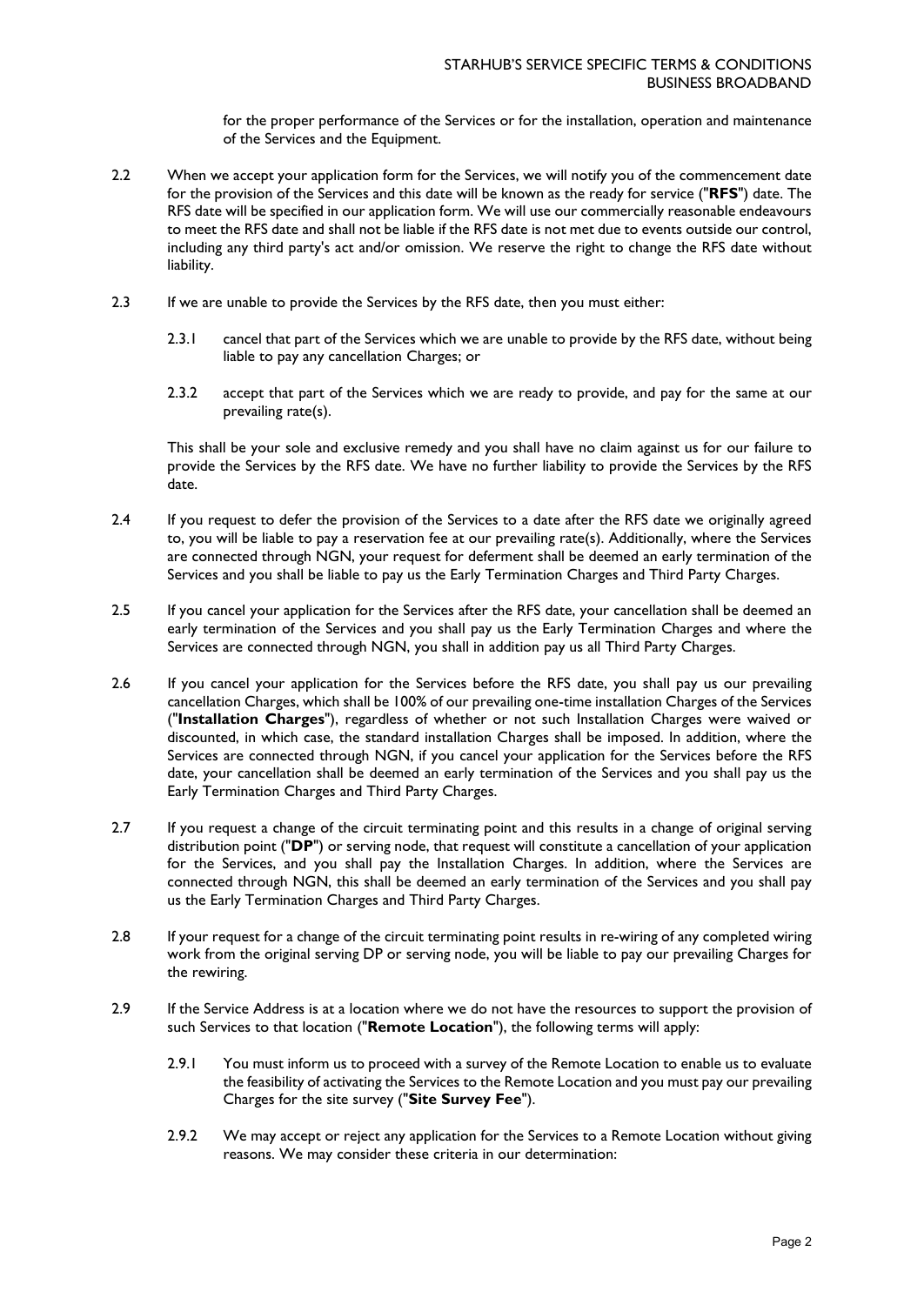- 2.9.2.1 the Remote Location has previously been assessed by us as not being a feasible site for installation or operation of the Services; and/or
- 2.9.2.2 you have been given quotes for several Service requests, but have not asked us to proceed to install the Services arising from such quotes.
- 2.9.3 You will secure for our personnel or our authorised representatives all Remote Location access and usage rights required for us to carry out the survey and the provisioning of the Services.
- 2.9.4 If, after conducting a site survey, we determine (in our absolute discretion) that it is feasible to install and operate the Services at the Remote Location, then we will inform you of:
	- 2.9.4.1 the additional costs ("**One-Time Customisation Charges**"), if any, that would be incurred in installing and providing the Services to the Remote Location;
	- 2.9.4.2 an estimated time frame required for the installation of the Services to the Remote Location; and
	- 2.9.4.3 the monthly recurring Charges for the Services at the Remote Location.

(together, the "**Quote for the Remote Location Service**").

- 2.9.5 You must either accept or decline the Quote for the Remote Location Service within the quote's validity period.
	- 2.9.5.1 If you accept the Quote for the Remote Location Service, the Site Survey Fee will be credited to you against the Charges payable by you for the Services.
	- 2.9.5.2 If you do not accept the Quote for the Remote Location Service, you must inform us and your application for the Services will be considered null and void. For the avoidance of doubt, in this instance, you will remain liable for, and not be entitled to any refund of, the Site Survey Fee.
- 2.9.6 You agree that no right, title or proprietary interest in the resources to or at the Remote Location (for example, equipment, fibres or ducts built) will be vested in you. If you cancel the Services at the Remote Location after accepting the Quote for the Remote Location Service and we have proceeded with the provisioning of the Services to the Remote Location, we reserve the right to recover all associated resources to or at the Remote Location with no rebate on the One-Time Customisation Charges. Further, this will be deemed an early termination of the Services and you will be liable to pay the Installation Charge, Early Termination Charges and Third Party Charges.
- 2.9.7 We will not be liable in any way to you for any loss, damage or liability incurred or sustained by you which is caused by or arising as a result of:
	- 2.9.7.1 the rejection of any application for the Services; and/or
	- 2.9.7.2 our determination that the Remote Location is not feasible for installation or operation of the Service.
- 2.10 We are responsible for providing the network connection up to the wireless router provided by us. We will provide up to 5m of wiring between the distribution point ("**DP**"), termination point ("**TP**") or patch panel, the optical network point ("**ONT**") or media converter ("**MC**"), and a wireless router. (For ease of communication, TP also refers to MC for orders fulfilled by StarHub Fibre in the application form). The devices should be within reach of an electrical power source to be provided by you. The point of demarcation for our responsibility is up to the router (if the router is provided by us) or the point just before the cable physically connects to router (if the router is provided by you.) Where facilities and/or resources are provided by you, we will not be responsible for any fault or issue that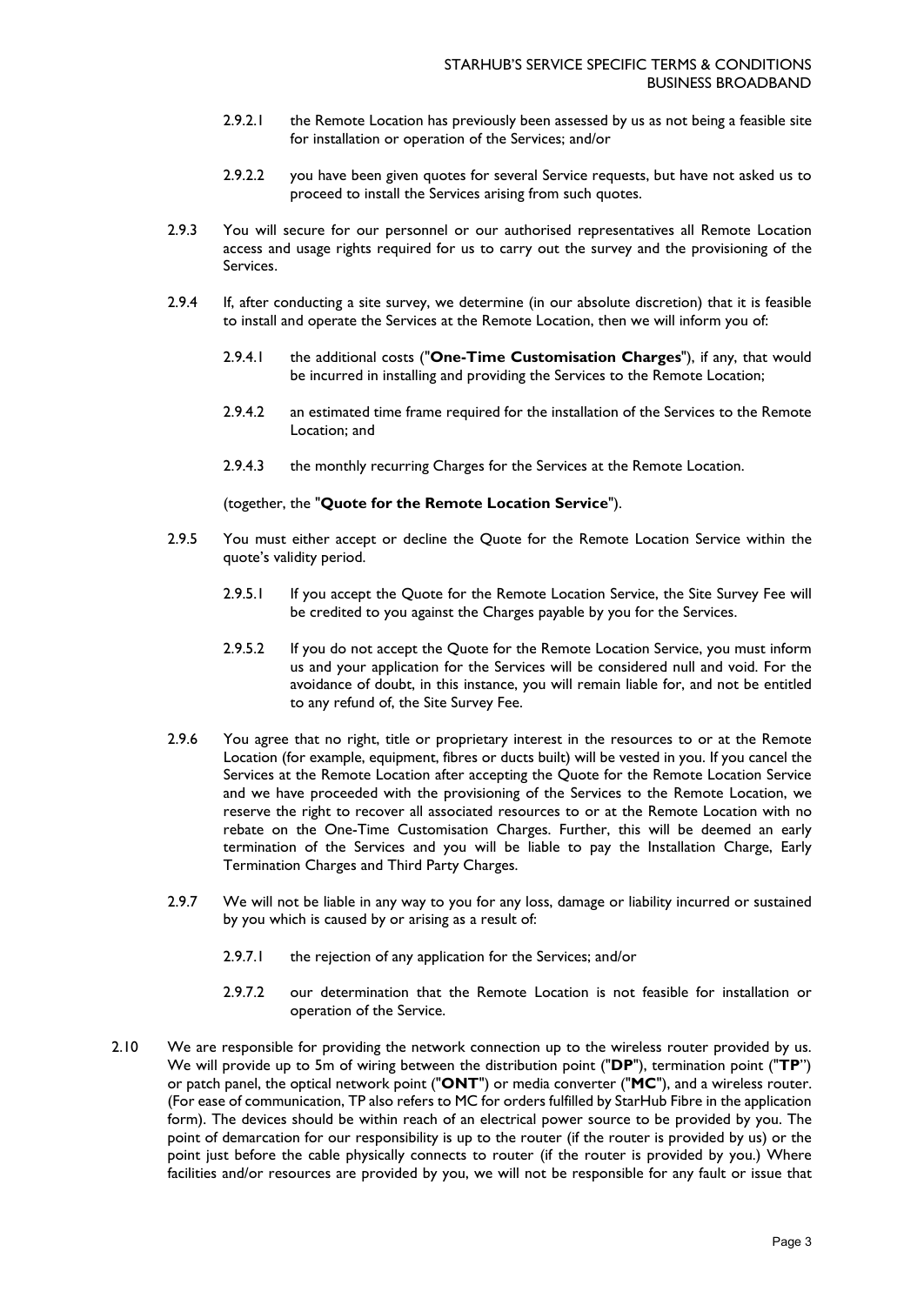occurs arising from such facilities and/or resources. During Service activation, we will test the connectivity and show to you that the connectivity is active before handing over.

- 2.11 If you require more than 5m of wiring with or without casing from the DP or TP, our field engineer ("**FE**") or appointed contractor will note your requirement during their site survey. We will then advise you of the Charges for the additional wiring. If you accept our quote, the wiring works will be carried out after the TP installation and prior to Service activation.
- 2.12 Our business hours are from 9am to 6pm, Mondays-Fridays (excluding Saturdays, Sundays and public holidays). You may request for installation or relocation works to be carried out outside our business hours. In such a case, we shall impose an additional one-time Charge of S\$267.50 (with GST) per order/circuit. This Charge will still be imposed if you cancel or postpone an appointment less than 2 hours from the appointment time, or you fail to be present at the appointment time for our FE or contactors to carry out the necessary works.
- 2.13 You are discouraged from postponing or delaying our site survey and/or proceeding with the cable/ fibre installation once your order has been accepted by us. We reserve the right to cancel the order after 30 calendar days if you do not respond, keep delaying or postponing our fulfilment duties, and impose prevailing Cancellation Charges on you. You are therefore advised not to submit an order if the installation site is not ready or if you (including your representative(s)) are not going to be available for us to engage you for the fulfilment works within the 30 working days after your order has been accepted by us.
- 2.14 We will not accept any change to the unit number after your order has been accepted and submitted for fulfilment works. We will treat any request to change the unit number as an order cancellation and prevailing Cancellation Charges shall apply.

### 3. **Minimum Period of Service**

- 3.1 The initial Minimum Period of Service for the Services is 24 continuous months per line/connection if the Services are connected through NGN, from the commencement date as determined in accordance with paragraph 4.1 below. If the Services are connected through other means, the Minimum Period of Service is 18 continuous months (or such other continuous period as may be stated in the application form and agreed by us in writing) per line/connection, from the commencement date as determined in accordance with paragraph 4.1 below. Upon the expiry of the initial Minimum Period of Service, the Service will be renewed automatically on a monthly basis unless either party gives the other party at least 90 days' written notice of termination prior to the expiry of the then current period.
- 3.2 In computing whether or not you have fulfilled the Minimum Period of Service, any period for which the Services suspended or ceased will not be counted. If the Services are suspended or ceased and subsequently reactivated, the Minimum Period of Service will be automatically extended by such period of suspension or cessation.
- 3.3 If we agree to any changes to the Services as requested by you (including any upgrade of the Services) or the renewal of the Services, we are entitled to require the Minimum Period of Service to be recommenced from the date the Services are changed or renewed.

### 4. **Duration of Services**

- 4.1 The Services under this Agreement will commence on the RFS date as notified by us to you in accordance with paragraph 2.2 above.
- 4.2 This Agreement will continue until terminated according to the provisions of this Agreement.

### 5. **Scope of the Services**

5.1 We will provide the Services to you according to the particulars set out in the application form. We shall not be responsible if any of the particulars provided by you in the application form is incorrect, false and/or incomplete.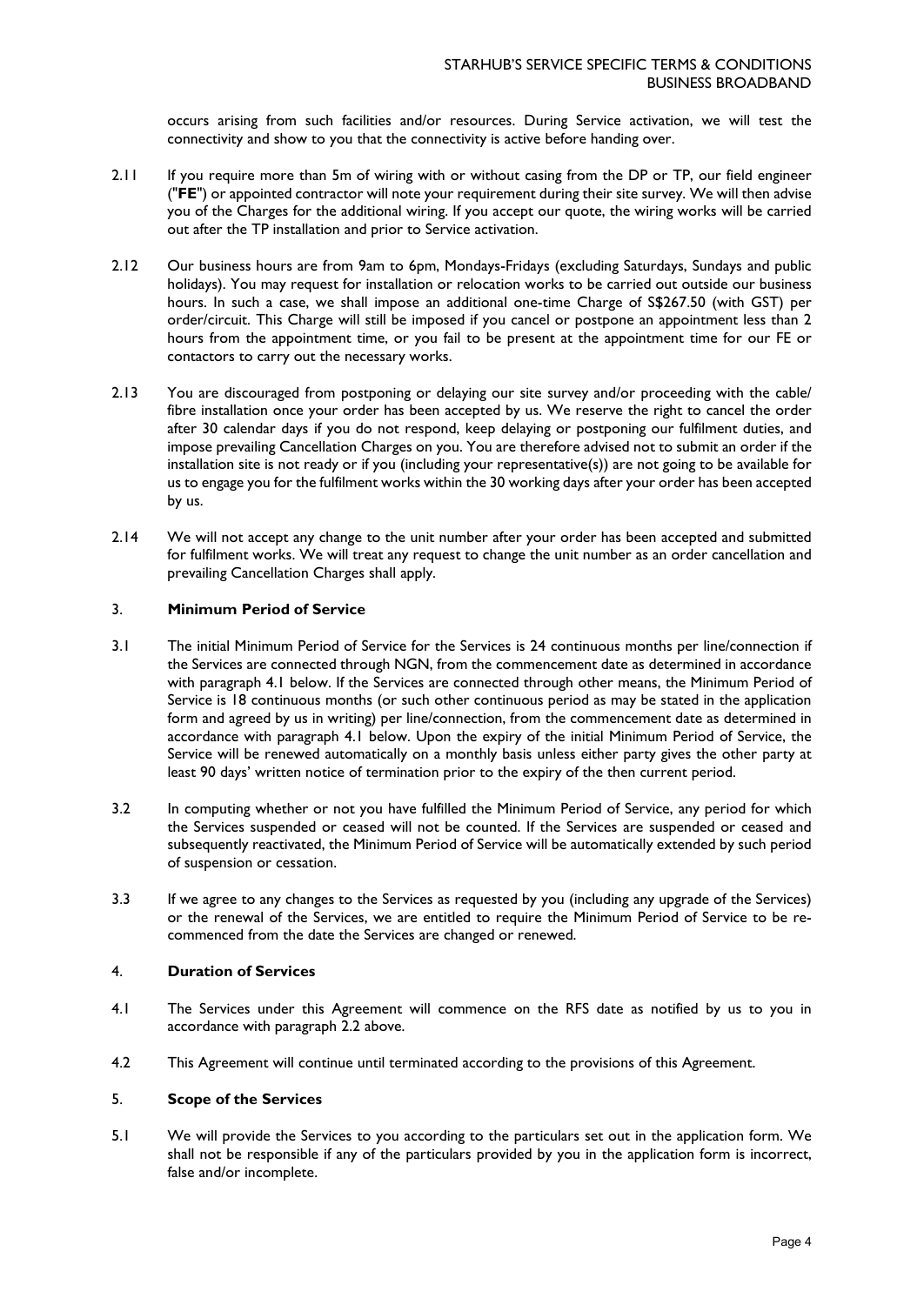- 5.2 You may request us to change, from time to time, the Service particulars set out in the application form, subject to our written agreement and your payment of the prevailing administrative fee chargeable by us. If there is such change, the subscription Charges payable and the Service particulars will be amended accordingly. For the avoidance of doubt, you will continue to be liable for the payment of such revised subscription Charges pursuant to paragraph 12.1 below.
- 5.3 Except for the Equipment, you are solely responsible for providing all other equipment, hardware, software, telecommunications services and power supply necessary to connect to and use the Services.
- 5.4 In addition, you acknowledge and agree that unless we otherwise agree in writing, we are not responsible for providing any support, whether technical or otherwise, to any of your networks which are connected to or used in conjunction with the Services.
- 5.5 You acknowledge and agree that availability of the Services is subject to:
	- 5.5.1 availability of resources, including network availability and our area of coverage at the time at which the Services are requested or delivered;
	- 5.5.2 geographic and technical capacity of our Network and of our delivery systems at the time at which the Services are requested or delivered; and
	- 5.5.3 provisioning time for the Services and/or the Equipment. Such provisioning time will be determined or changed by us in our discretion without liability to you.

#### 6. **System Requirements and Using the Services**

- 6.1 Unless:
	- 6.1.1 we agree in writing; or
	- 6.1.2 you have subscribed to the multi-users packages,

you will not permit the Services to be accessed or utilised simultaneously by more than one user or by any one or more users in a network environment. We will, in our discretion, determine whether any arrangement, configuration or usage of the Services constitutes use within a network environment.

- 6.2 You are responsible for ensuring your applications, equipment (including your computer(s) but excluding the Equipment which we provide to you in connection with the Services), hardware, software and networks meet the minimum system requirements of the Services as we may determine from time to time, and that they are compatible and may properly function and inter-operate with the Equipment and the Services. We will not be liable for any Equipment, Service or network failure or performance issues resulting from non-compliance with such requirements. You acknowledge and accept that certain equipment, hardware, software and network are not supported by the Services.
- 6.3 For multi-user packages, the maximum number of terminals that may be connected to the Services at any one time is fifteen, unless we inform you otherwise. We will not be liable for any Service failure resulting from the non-compliance of such requirements.
- 6.4 You must ensure that all applications, equipment (other than the Equipment which we provide to you in connection with the Services), hardware, software or networks connected to or used with the Services or the Equipment are connected and used in accordance with:
	- 6.4.1 all applicable instructions, safety and security procedures applicable to the use of such applications (or as the case may be, equipment, hardware, software or networks); and
	- 6.4.2 all instructions, notices and directions as we may determine from time to time.
- 6.5 The Services or the Equipment may not be compatible with certain applications, equipment (other than the Equipment), hardware, software or networks. In addition, the Services may not be used in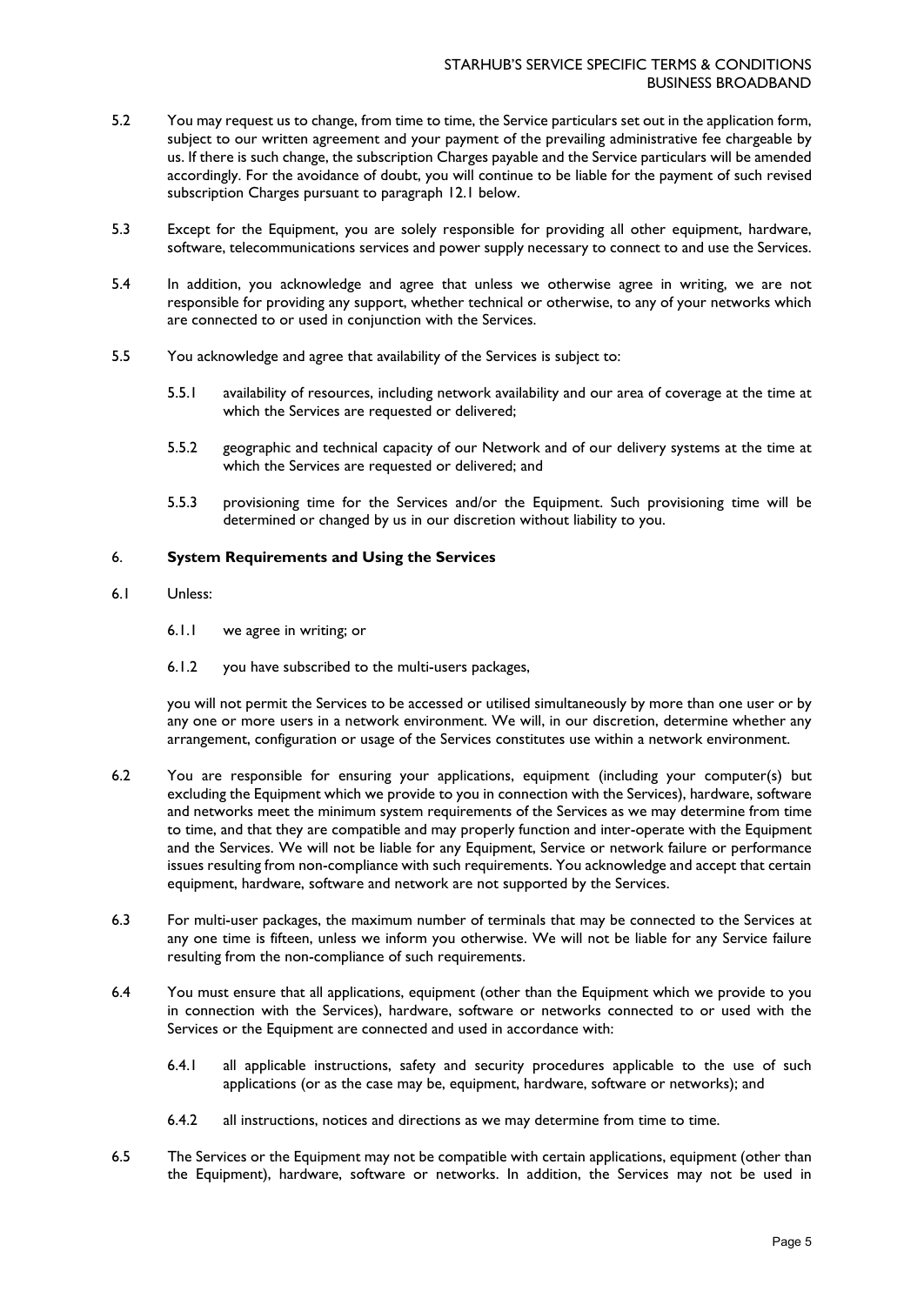conjunction with the following systems: PABX, hunting lines, ISDN, key telephone systems and auxiliary lines. We will not be responsible for any failure, disruption or interference in the Services or such applications, equipment, hardware, software or networks which may arise from your use of the Services or the Equipment in conjunction with such applications, equipment, hardware, software or networks.

- 6.6 The Services must not be used to route any private IP addresses unless the Services are connected directly to a CPE on your Premises. Only public registered IP addresses will be routed if the Services are connected to any other Service Provider's network.
- 6.7 We may, at any time and without any notice to you, temporarily suspend the Services for operational reasons such as repair, maintenance, upgrade or improvement of the Services or because of an emergency. We will restore the Services as soon as reasonably practicable. We may also modify the Services in order to keep pace with the prevailing demands and technological developments, at our discretion and without any notice to you. We will not be liable to you or any third party under this paragraph 6.7.

### 7. **Transfer Speed**

- 7.1 You acknowledge and accept that as with any network, actual data transfer speed experienced by you when using the Services is affected by many factors, which factors are outside our scope of responsibility, including:
	- 7.1.1 overall network traffic condition;
	- 7.1.2 performance and configuration of your computer or equipment (including any wireless devices) connected to the Network;
	- 7.1.3 type of data accessed, whether non-cached or cached data;
	- 7.1.4 location and configuration of the accessed server;
	- 7.1.5 performance characteristics of each component of the data network, the number of users and the extent of all users' compliance with such conditions and requirements as may be determined by us;
	- 7.1.6 the performance characteristics and location of any wireless devices used to receive the Services, including distance, physical environment such as walls, pillars, tunnels, walk ways, reflective surfaces, compatibility of Wi-Fi standards between devices, encryption standards, interference of other electronic devices and/or congested wireless channels;
	- 7.1.7 copper loop distance, quality and any external copper noise interference;
	- 7.1.8 type of equipment, routers, and/or modem used; and
	- 7.1.9 any applications, equipment (other than the Equipment which we may provide to you in connection with the Services), hardware, software or networks used by you.
- 7.2 You further acknowledge that we do not warrant or give any guarantee on data transfer speed or any other aspect of the Services. We expressly exclude all warranties, whether express or implied by law, regarding the use of the Services (including without limitation the accessibility, reliability or accuracy of the Services) and the performance and/or condition of the Network.

### 8. **User Codes and Use of Internet Resources**

- 8.1 For certain packages, we may assign a User Code and PIN to you to allow you access to the Services.
- 8.2 We will have the right to withdraw the User Code and/or PIN and assign a new User Code and/or PIN to you at no extra charge if we have reason to believe the User Code and/or PIN has been discovered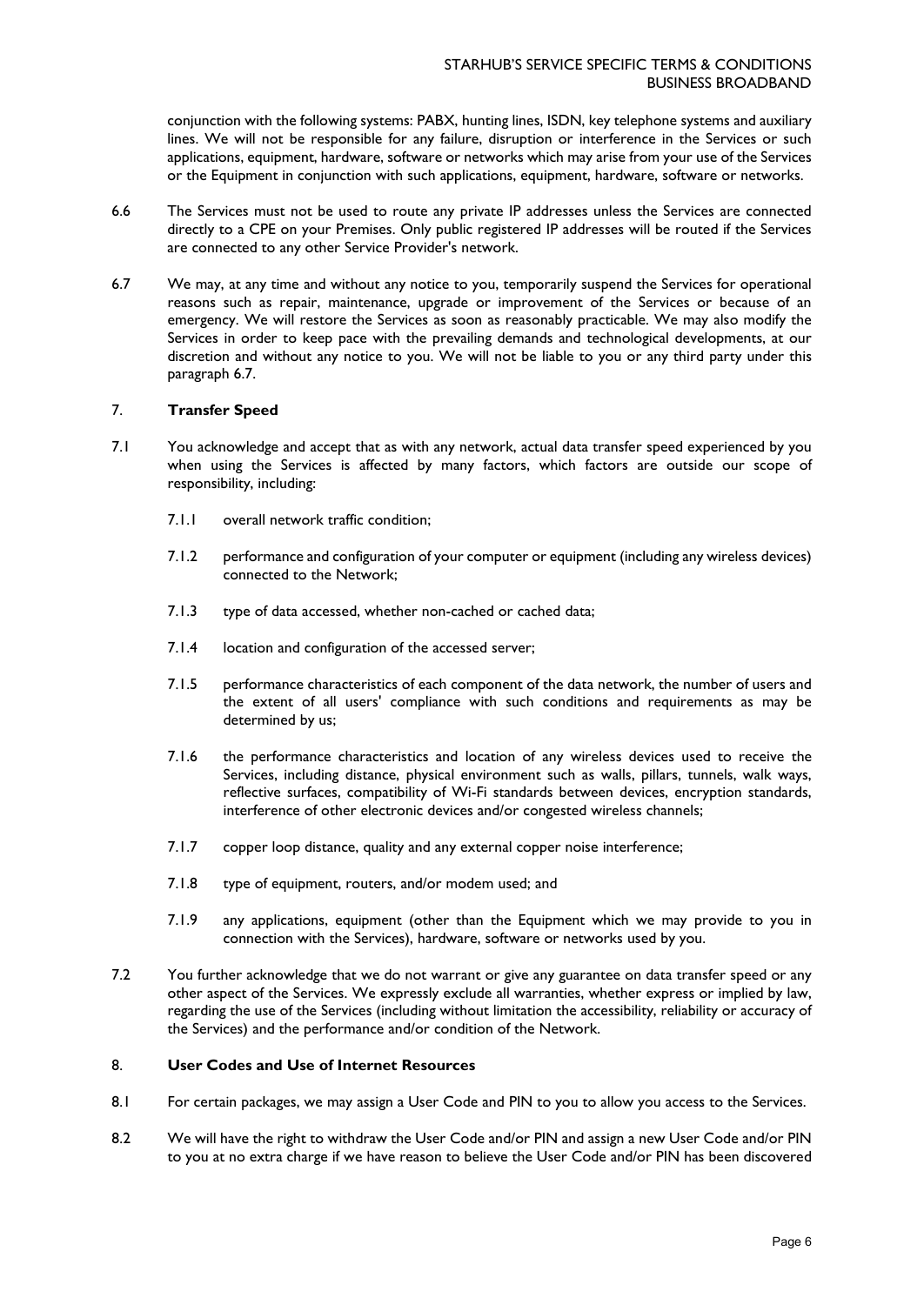and/or used by another person without knowledge, consent, permission, expressed or implied, of you, your servants, employees or agents or otherwise as we deem necessary in our opinion.

- 8.3 We will have the right to withdraw the User Code and/or PIN from you:
	- 8.3.1 if this Agreement is terminated; or
	- 8.3.2 where in our opinion you do not comply with your obligations under this Agreement.
- 8.4 As Content transmitted through the internet in general is not confidential, we cannot and will not guarantee your privacy or protection. It is your sole responsibility to take all such measures as may be necessary (including changing your PIN from time to time) to protect the secrecy of your User Code and/or PIN. You will keep the User Code and PIN confidential and will not reveal or disclose the User Code and/or PIN to any person except to your authorised user(s). You will fully indemnify us against all actions, proceedings, damages, costs, claims, demands or expenses which may be sustained or suffered by us arising out of or in connection with your use of the Services. This obligation set out in this paragraph 8.4 will survive the termination of this Agreement.
- 8.5 If we provide you with a password to access a CPE which is provided by us to you:
	- 8.5.1 you will be solely responsible for the management of the CPE. We will only be responsible up to the point just before the direct exchange line ("**DEL**") / cable physically connects to the CPE;
	- 8.5.2 you must pay us our prevailing on-site support Charges when we provide you with any on-site support for the CPE (including CPE configuration). The provision of on-site support will be subject to available resources; and
	- 8.5.3 if there is a hardware failure of the CPE, we do not guarantee that the replacement CPE will be of the same or similar model.

### 9. **Equipment**

- 9.1 Any equipment that is not supplied by us will not be supported by us.
- 9.2 Equipment will be leased to you, and ownership of the Equipment remains with us at all times. We reserve the right to update, change, remove or replace the Equipment (whether in part or in whole) at any time.
- 9.3 The provision of the Equipment shall be subject to stock availability. In the event that stock is not available, we will provide you with an alternative or recycled model.
- 9.4 You acknowledge and agree that we are not the manufacturer of the Equipment and that we shall not be responsible for any Equipment defects or any loss or damage arising out of such defects.
- 9.5 You will bear all risks of loss or theft, or damage to the Equipment from the time you receive the Equipment. You will be solely responsible for the use and performance of the Equipment. We will not be responsible for the performance (including trouble-shooting) of the Equipment or any related hardware or Software comprised therein, or any loss or damage caused by us or as a result of the use of such Equipment, hardware or Software, whether in conjunction with the Services or not.
- 9.6 You must keep the Equipment in a suitable place and appropriate conditions for the Equipment, including any necessary electrical power supply. You must also use the Equipment in accordance with the guidelines, instructions or specifications given to you.
- 9.7 If you receive any new Equipment from us and the Equipment includes a warranty at the time of receipt, you must refer to the warranty document provided with the Equipment for information on the limitation and disclaimer of certain warranties. Remedies for breach of any warranties will be limited to those expressly set out in the warranty document. Your sole and exclusive remedy for any defect in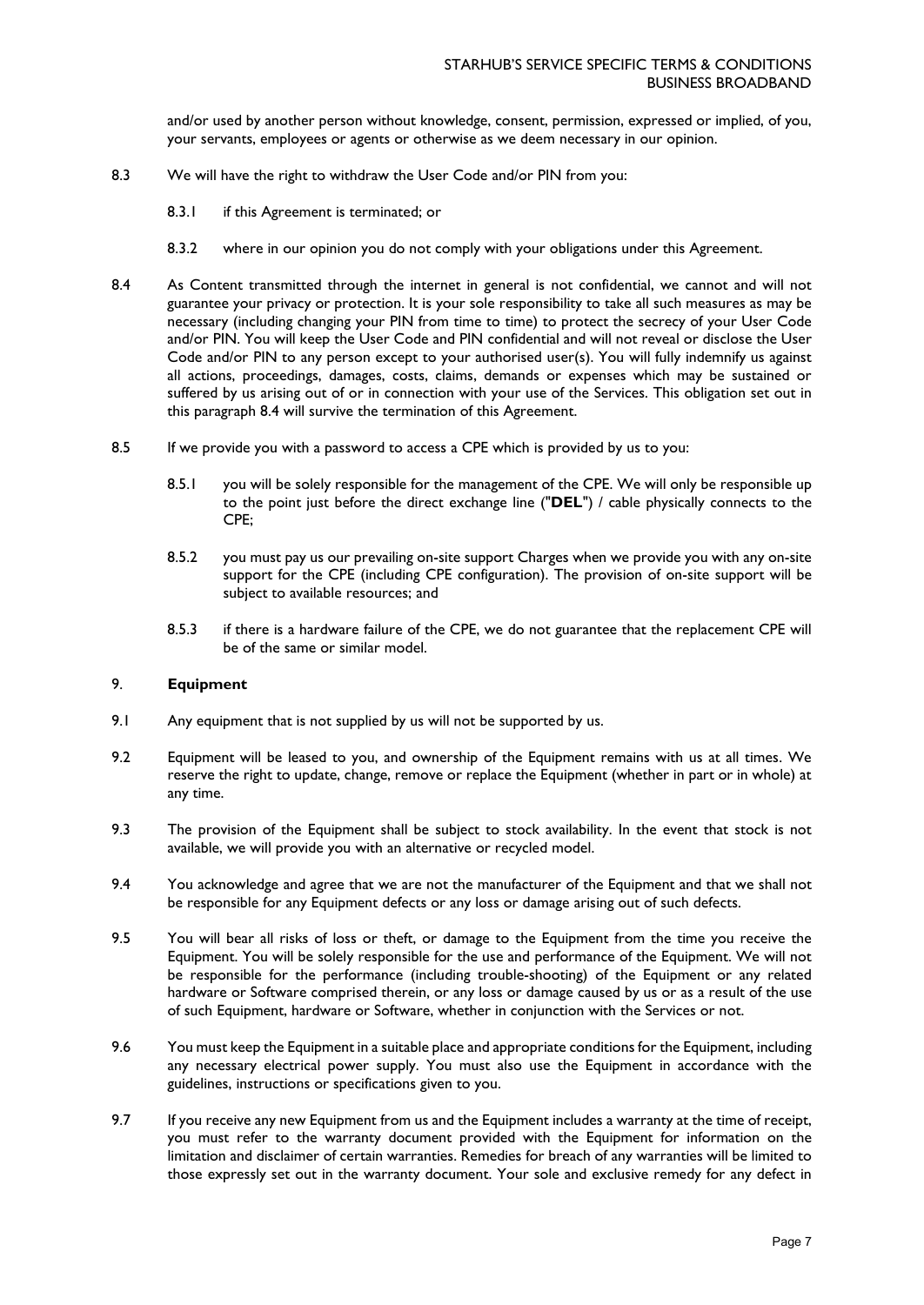the Equipment will be according to the terms of the manufacturer's warranty only, and you have no claim against us for any defects.

- 9.8 We reserve the right to charge you at our standard rates for responding to a service call or request to change, replace or reconfigure any defective Equipment supplied by us. We may not charge you if we subsequently determine that the malfunction or defect is not caused by or attributable to your act, omission, equipment and/or systems.
- 9.9 We will use our commercially reasonable endeavours to assist you in troubleshooting the Equipment supplied by us but will not be responsible if we fail to troubleshoot or resolve the fault.
- 9.10 You must comply with all applicable laws and instructions, notices or directions issued by the relevant regulatory authorities or us from time to time regarding the installation, use, operation and/or upgrade of the Equipment.
- 9.11 Once we notify you, you must grant us access to the Equipment and the software embedded therein as and when we deem necessary or desirable to carry out any Equipment upgrade.
- 9.12 You must not use the Equipment in conjunction with any application, equipment, hardware, software or network other than in the manner that we approve.
- 9.13 You are solely responsible for the Equipment and must not modify or in any way interfere with it, nor allow anyone else (other than a person authorised by us) to do so. You will not change the electronic serial number or equipment identifier of the Equipment or perform a factory reset of the Equipment without our prior written consent. We reserve the right to suspend or terminate your Services if we determine that you have tampered with the Equipment.
- 9.14 You will be solely responsible for the Content and data retrieved, stored or transmitted through the Services and/or the Equipment.

### 10. **Your Responsibilities**

- 10.1 You are responsible for the use of the Services under your account(s) and for any Content disseminated through your account(s).
- 10.2 You must not use or allow any part of the Services to be used:
	- 10.2.1 to transmit or post any Content which may be defamatory, offensive, indecent, objectionable or illegal, or which may cause annoyance, harassment, irritation, inconvenience or anxiety to anyone. This includes transmitting or posting junk mail, spam, chain letters, solicitations (commercial or non-commercial) or distributing mail to any party who has not given permission to be included in the distribution;
	- 10.2.2 to transmit or post any Content which may give rise to civil liability or otherwise violate any applicable laws, rules or regulations;
	- 10.2.3 to transmit any Content that contains viruses, worms, trojan horses, time bombs, cancelbots or any other harmful, damaging or destructive programs;
	- 10.2.4 to make or attempt any unauthorised access to any part or component of the Services, the Network or any third party systems or networks to which you can connect through the Services directly or otherwise;
	- 10.2.5 to disrupt the various networks that are connected to the Services or violate the regulations, policies or procedures of such networks;
	- 10.2.6 to collect and/or disseminate information about others or their email addresses without their consent;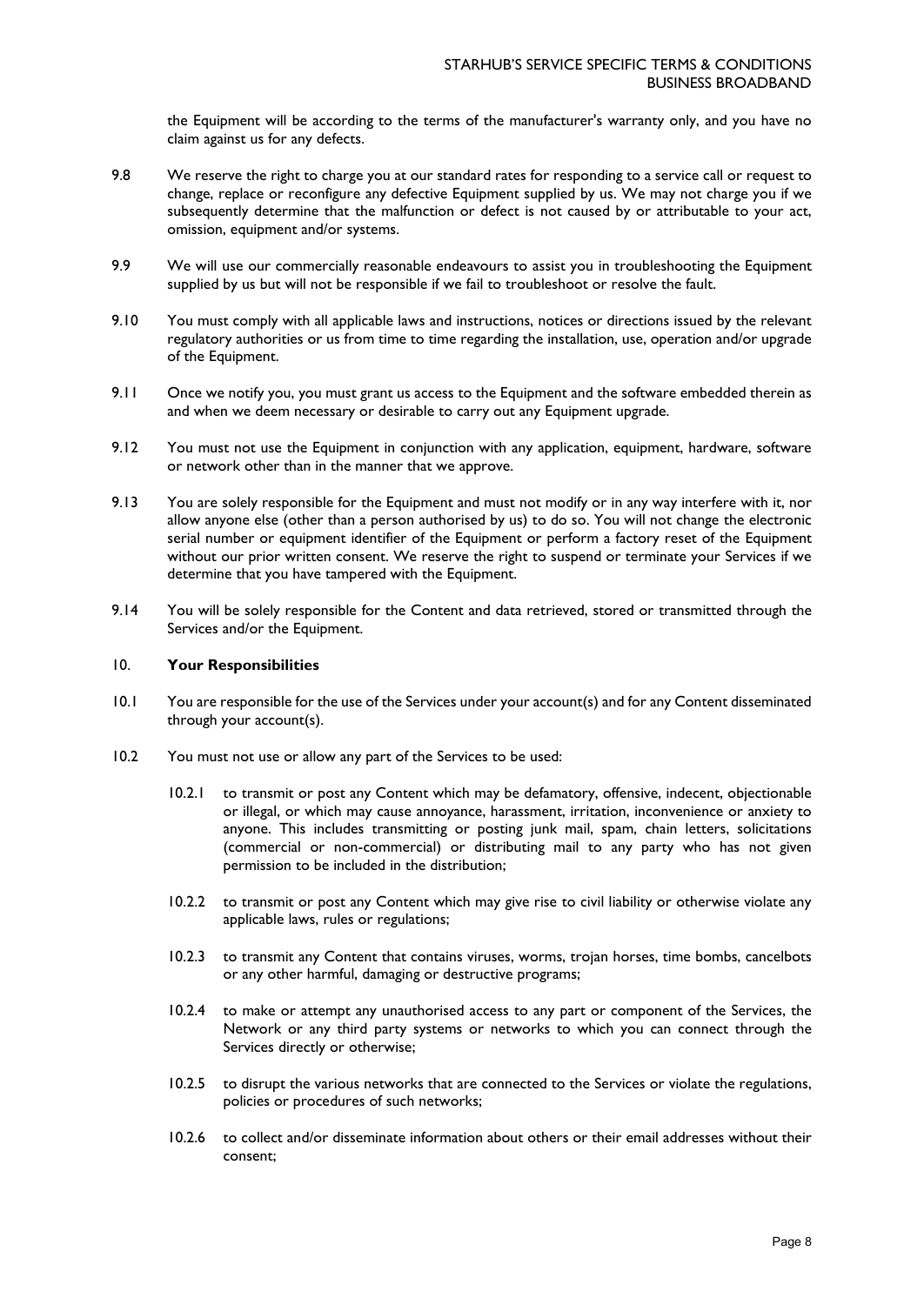- 10.2.7 for any fraudulent, illegal or improper purposes or to violate anybody's rights or in any way which may affect other users' enjoyment of or access to any Service or cause annoyance, harassment, irritation, inconvenience or anxiety to anyone;
- 10.2.8 in any manner or for any purpose which may constitute a violation or infringement of the rights of any party including their intellectual property or confidentiality rights; and
- 10.2.9 to be resold or otherwise provided to third parties without our prior written consent, whether for profit or not.

### 11. **Technical Support**

11.1 We provide 24x7 technical service support. Where necessary, we may dispatch a FE on-site to troubleshoot the issue as soon as we can. The provision of on-site support is subject to resource availability. However, you will need to pay our prevailing on-site support charges (refer to FE On-site Charges) and for any repair works (charges subject to extent of repair works) if we established that the cause of the fault does not lie with us, our network or the hardware supplied by us. For clarity, you are responsible for any fault caused by damages to the cable/fibre, the trunking, the TP or hardware we provided within your premises. "**Your premises**" shall be the unit(s) or level you rent or own beyond the common/ shared areas. If you rent or own the entire building or shop house, "**your premises**" shall be from beyond the MDF room or FDP in the building or shop house.

#### 12. **Paying for the Services**

- 12.1 You are liable to pay a recurring subscription Charge for the Services at the prevailing prescribed rate(s). You will be billed in advance for the subscription Charge at monthly intervals or such intervals as we may decide.
- 12.2 Billing and payment disputes that may be raised by you will be treated in accordance with our Business General Terms & Conditions.

#### 13. **General Charges**:

13.1 The following general Charges may be levied against you:

| <b>Description</b>                                                                                                   | <b>Charges</b>                                                                                                                                       |
|----------------------------------------------------------------------------------------------------------------------|------------------------------------------------------------------------------------------------------------------------------------------------------|
| <b>Order Cancellation Charges</b><br>(before Service is activated)                                                   | For ADSL: S\$535.00                                                                                                                                  |
|                                                                                                                      | For Fibre: S\$1,284.00                                                                                                                               |
| <b>Relocation Charges</b>                                                                                            | For ADSL: S\$160.50                                                                                                                                  |
|                                                                                                                      | For Fibre: Up to S\$856.00 with recontract and up to S\$1,177 without<br>recontract.                                                                 |
| Field Engineer (FE) On-site<br>Charges for Installation or<br><b>Relocation Works After</b><br><b>Business Hours</b> | After business hours On-site Charges: S\$267.50 per order/ circuit.                                                                                  |
|                                                                                                                      | Charges are still payable for cancellation or postponement if FE has been<br>dispatched (2 hours before appointment time) or FE has arrived on site. |
| Field Engineer (FE) On-site<br><b>General Charges</b>                                                                | \$\$53.50 for transportation (per trip)                                                                                                              |
|                                                                                                                      | S\$128.40 per hour for on-site Charge rate. Minimum Charge time is 1 hour<br>per trip. Incremental unit is $\frac{1}{2}$ hour or part thereof.       |
|                                                                                                                      | S\$107.00 for cancellation Charge/postponement if FE has been dispatched<br>(2 hours before appointment time) or FE has arrived on site.             |
|                                                                                                                      | Business Hours: Mon- Fri, 8am to 5.30pm (excluding public holidays).                                                                                 |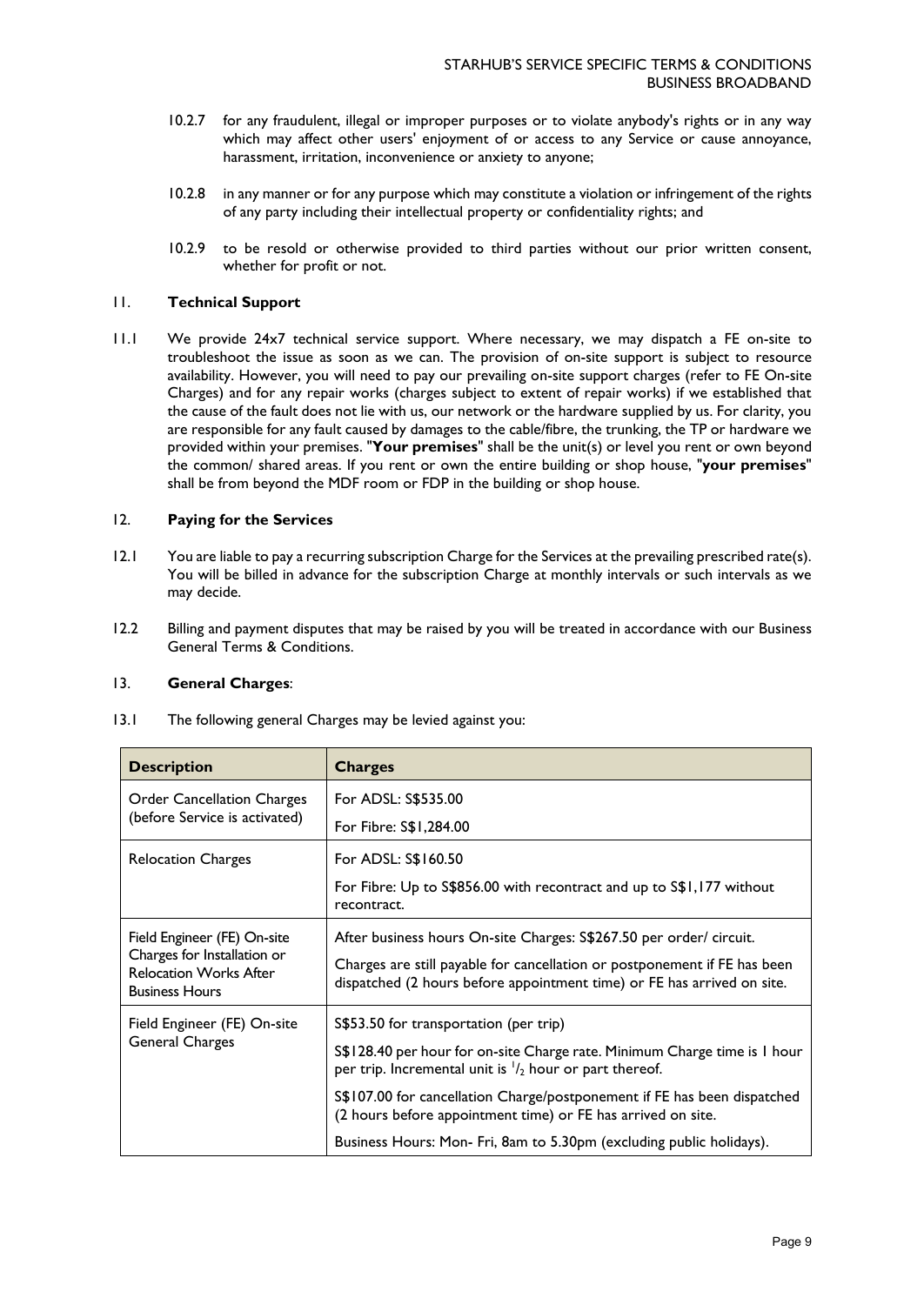| <b>Description</b>                                                      | <b>Charges</b>                                                                                                                                                     |
|-------------------------------------------------------------------------|--------------------------------------------------------------------------------------------------------------------------------------------------------------------|
|                                                                         | For work after business hours, there on-site Charge rate is \$\$192.60 per<br>hour                                                                                 |
| Transfer of Ownership or<br><b>Account Charges</b>                      | S\$53.50 per Service transfer.<br>No Charges for merging of accounts under the same entity.                                                                        |
| Replacement of Lost or<br>Damaged Hardware (TP/<br>ONT/ router) Charges | $S$160.50 + hardware Changes.$<br>You may enquire the cost of the hardware from your AM.                                                                           |
| Resumption Charges (from<br>the date of suspension)                     | $S$107.00$ for $I^{\text{st}}$ 90 calendar days of suspension or part thereof.<br>S\$107.00 for each subsequent 30 calendar days of suspension or part<br>thereof. |

13.2 All above Charges are inclusive of GST. We reserve the right to add, remove or change any of the Charges from time to time without prior notice. Please procure written confirmation from us on the Charges that apply to you.

#### 14. **Installation, Relocation and Additional Charges**

- 14.1 You will provide us, our employees and contractors safe access to your Premises to perform this Agreement (including the installation or collection of the Equipment). You represent and warrant that you are the lawful owner or occupier of such Premises and that you have obtained all necessary consents, licences and permits to allow us, our employees and contractors such access.
- 14.2 During the service call for installation, we are not obliged to provide any services apart from installation of the Services and/or the Equipment in a properly licensed computer environment, and you will not hold us liable for any loss (including loss of data, business or profits), damage or system failure arising thereof. You will ensure and be solely responsible for obtaining all requisite licences and consents for your computer system, including any and all software used therein.
- 14.3 You are solely responsible for any Service failure due to changes you have requested to the system configurations requested by you. You will bear any Charges for rectifying such failure caused by you or any third parties.
- 14.4 Standard line installation will be provided by us up to 50m from the DP only. Any additional costs resulted from the line installation of more than 50m from the DP will be borne by you.
- 14.5 You must, if applicable, provide all internal wiring and sockets within the Service Address according to the relevant regulatory authorities and our specifications and guidelines required for the purposes of the installation of the Services. Where we are requested to provide any such internal wiring or sockets, you must pay us the prevailing Charges imposed by us.
- 14.6 If we are of the opinion that the installation of the Services at the Service Address would result in or cause:
	- 14.6.1 any risk of injury to any person;
	- 14.6.2 the use of equipment which is not commonly used in the installation of the Services;
	- 14.6.3 the relocation of any structure, fixture or fitting at the Service Address;
	- 14.6.4 costs, expenses or manpower resources which exceed the amount usually required on our part to install the Services; or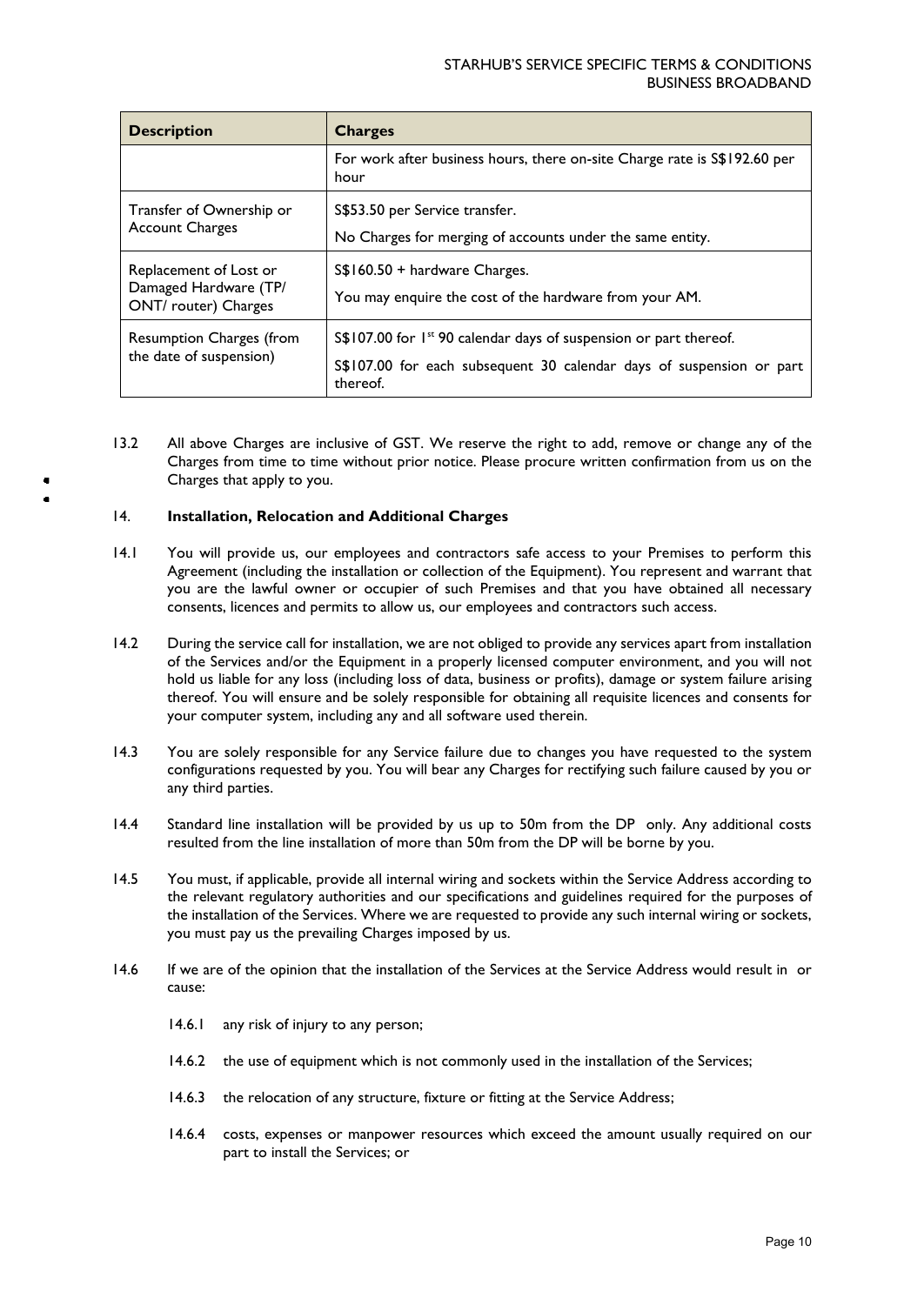14.6.5 us to provide any services which are not usual or outside the scope of our standard installation services,

we may choose not to install the Services or impose such additional conditions (including the provision of equipment, the payment of any Charges or reimbursement of expenses by you) as we may deem appropriate and defer the installation and provision of the Services to you until all such conditions have been fulfilled.

- 14.7 Where you are or your contractor is installing any part of the wiring or cabling required for the provision of the Services, you will ensure that the proper installation of such cables or wiring is completed before the scheduled RFS date. You will ensure that such cable is labelled at both ends to clearly demarcate it as belonging to and under your care.
- 14.8 You will be responsible for the care and maintenance of all our Equipment at your premises.
- 14.9 If you report a fault and if no fault is found or we determine that the fault is not due to our Network or Equipment or installation, then you must (if we require):
	- 14.9.1 pay us a fee for the fault report at our prevailing rate; and
	- 14.9.2 reimburse us for all other costs (including labour and transport charges) incurred by us for attending to your request.
- 14.10 Any request for relocation of the Services is subject to paragraph 5.5 above and to our absolute discretion. If we relocate any Services, you must pay us our prevailing Charges for the relocation.

#### 15. **Relocation**

- 15.1 You may relocate your Service (i) within your premise; (ii) to a new premise within the building; or (iii) to a new premise at another site, subject to the general provisioning lead-time. Once the Service has been provisioned at the new site, your existing contract would be transferred to the new line and relocation charges apply (refer to Relocation Charges). Please contact our Business Helpdesk for relocation.
- 15.2 For Hot Relocation, a new circuit will be set up at the new premise and the existing circuit at your old premise will be deactivated when the ONT & router are installed at the new premise. Nucleus Connect and NLT provide for a 3-day grace period between the completion of the new circuit and the deactivation of the old circuit. We need you to facilitate our FEs to install the ONT and router within this period.
- 15.3 For Parallel Relocation, a new circuit will be set up at the new premise. The existing circuit at your old premise will remain active until you inform us to terminate it. There is a one-time additional premium Charge of S\$214.00 if your existing circuit is less than 12 months from the contract start date. You are liable to the overlapping Service Charges during the period when both circuits are active. You will need to instruct us to terminate the Service at the old premise once you no longer require it. If your Service comes with static IP, you will not be able to use the old static IP address on the new circuit in the new premise; a new static IP address will be assigned for the new circuit.
- 15.4 In the event we are unable to provide the Services, Equipment and/or ancillary items at the new site during the Minimum Period of Service or if you decide to terminate the Services due to delay in provisioning, this shall constitute termination of the existing Services and ETC shall apply.

#### 16. **Bandwidth**

16.1 The bandwidth you expect is 'up to' the subscribed bandwidth. Actual data transfer speeds are affected by various factors including overall network traffic, performance and configuration of your devices/ computers, type of data accessed, location and configuration of the accessed server and total number of users. We do not warrant or guarantee data transfer speed or any other aspect of the Services. To the fullest extent allowed by the law, we do not give any assurances, guarantees, or warranties, either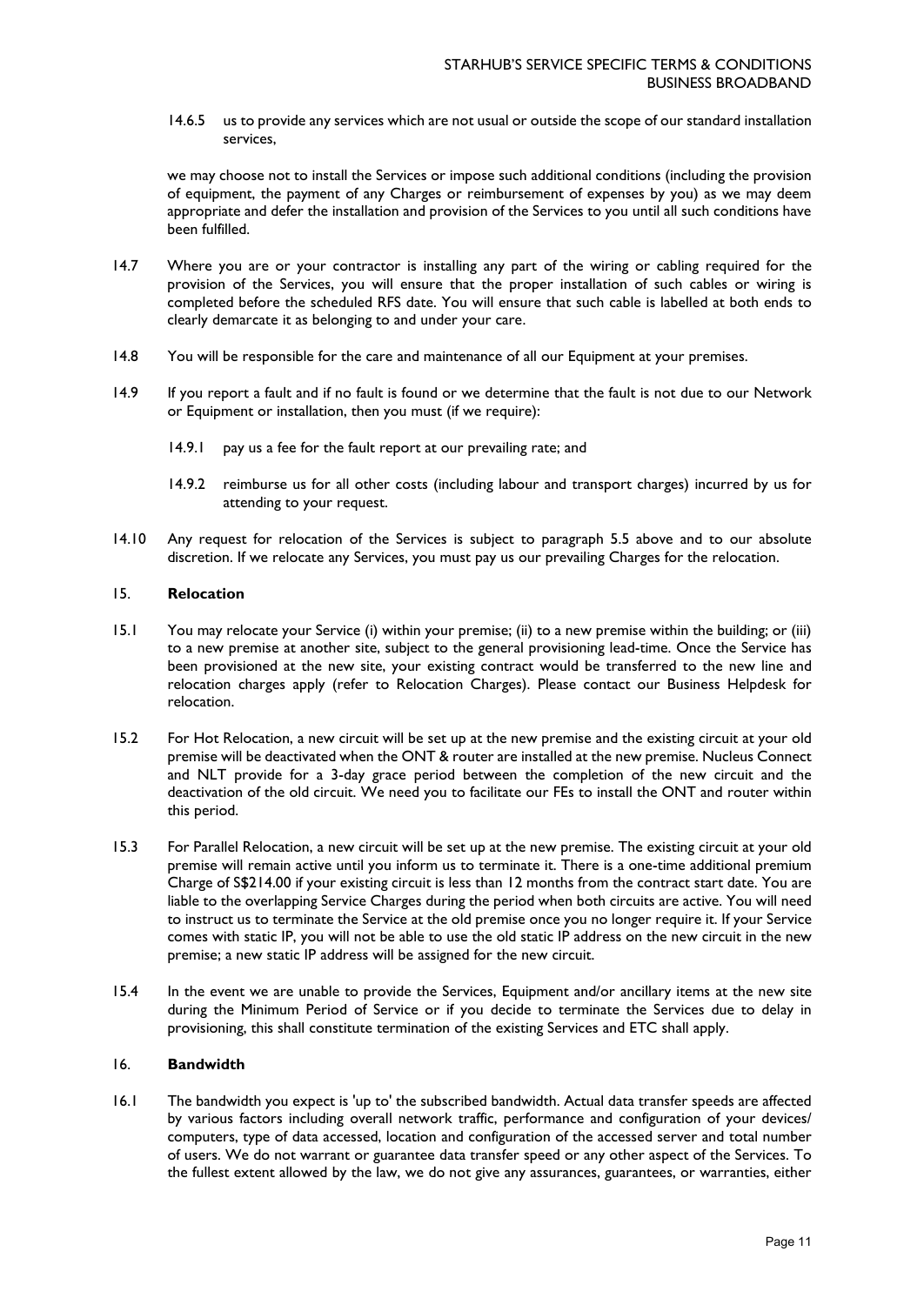express or implied, in relation to the use of the Services (including the accessibility, reliability or accuracy of the Service) and the performance and/or condition of the network. There is no service compensation for Business Broadband.

#### 17. **Concurrent Users**

17.1 Our ADSL Service and Fibre Service can support up to 15 and 20 concurrent users respectively. The standard wireless router supplied by us provides Wi-Fi access. Wireless signals are sensitive to different types of interference unlike wired networks. Factors affecting wireless network connection include: physical objects such as walls; 2.4GHz frequency interference from cordless phones; microwave oven; other Wi-Fi router; shared Wi-Fi bandwidth among users; distance and location from Wi-Fi router; mixed network (802.1.1b/g/n) or compatibility issues with some devices/ laptops/ tablets due to the type of chipset used.

# 18. **Connecting to 3rd Party Equipment** (e.g. CCTV, network printer)

- 18.1 We are not able to support any 3rd party services which you connect to the router. You will need to engage your IT vendor to setup, maintain and troubleshoot any issues relating to the 3rd party equipment or services. We will not be able to assist in providing support to your 3rd party equipment or services or configuration on the router in relation to supporting your 3rd party equipment or services.
- 18.2 If there is router replacement (e.g. due to router fault or obsolesce), you should arrange for your 3rd party service provider to be present with our FE when he is on site to reconfigure the 3rd party services to connect to the new router to avoid any disruptions to your operations. We are not liable for any charges or damages as a result of the router replacement.

#### 19. **Promotional Packages**

19.1 Promotion rates are applicable for a limited period of time only. Free premiums, if offered, will be sent to you after the Service is activated. At the end of the promotional term, the promotional Charges shall cease to apply and they will revert to prevailing rates (i.e. non-promotional rates). Early renewals will ensure that you get to enjoy the best prevailing promotional rates. Please contact your AM for renewal of your subscription contracts.

## 20. **Downgrade of Service Package**

20.1 A downgrade of Service Package constitutes a termination of existing Service contract and the commencement of a new Service Package. If you are still in a contract with us when you downgrade your Service Package, ETC for the existing Services will apply.

### 21. **Upgrade of Service Package**

21.1 You may upgrade your Service Package during your contract term according to your business needs. No ETC will apply for upgrades from ADSL to Fibre or from an existing ADSL/Fibre Package to a higher speed Package with an increase in the monthly charges. You may use a new application form for upgrades. There will be a change of Service ID ("**SID**") if you are switching from ADSL to Fibre. Your AM will advise on the charges of the new Service Package and any Service impact for the upgrade.

#### 22. **Hardware Bundle**

- 22.1 We provide the rental of the TP & ONT, or MC, and a wireless router as part of the Services. You are required to provide the power supply and take care of the hardware in your premises according to the device user guides given to you. Replacement for loss or damage to the hardware is chargeable (refer to Replacement of Lost or Damaged Hardware Charges). You may contact our Technical Service Support Helpdesk for hardware related issues.
- 22.2 You have the option to manage the router yourself, provided you have not subscribed to our UTM Services. In such case, please request for the router password to be released to you by checking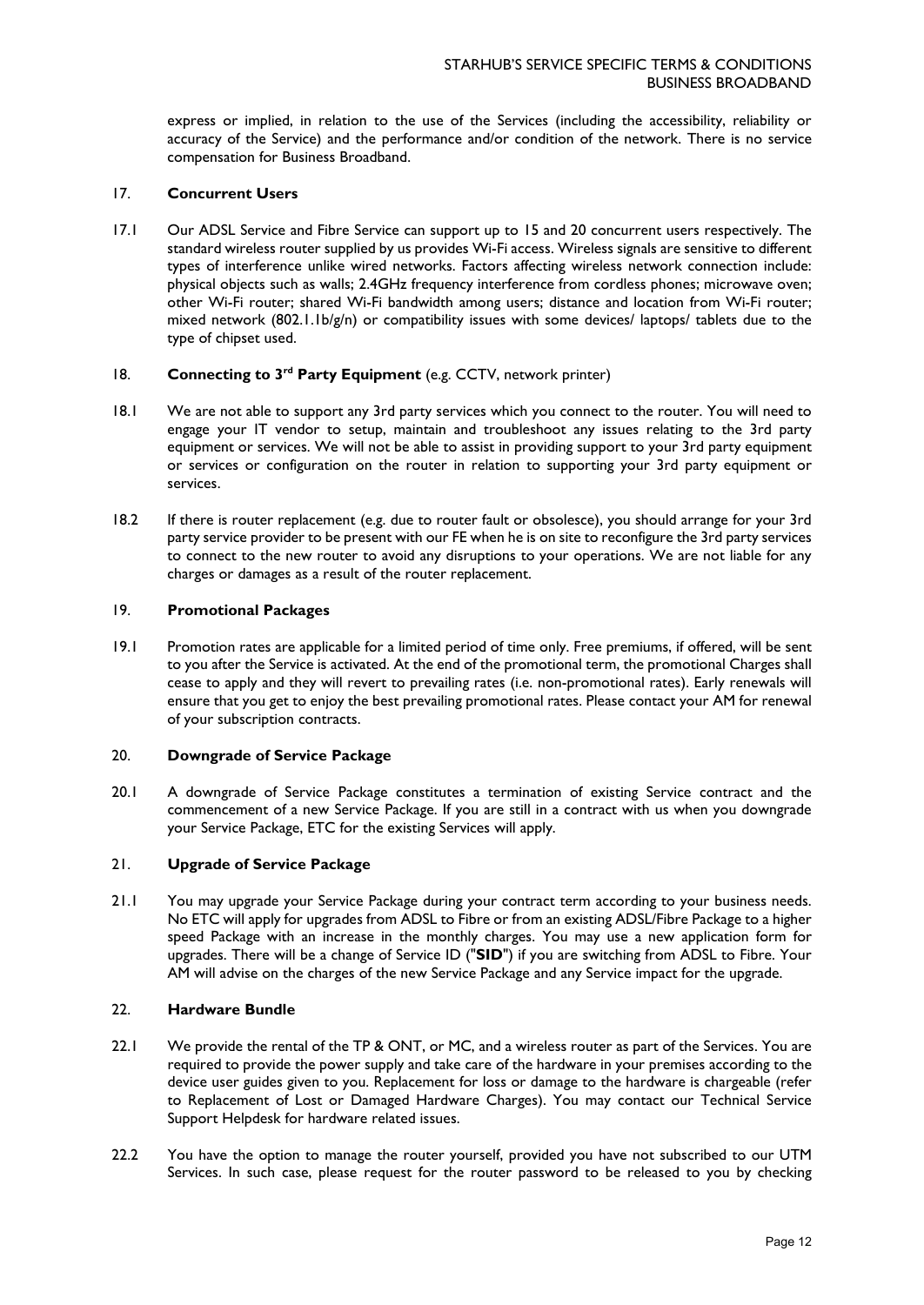'Customer' in the "Who is managing the Router Password?" section of the application form. Our FE will provide you the password during installation. If you have subscribed to our UTM Services, we will not be able to release the password management to you.

22.3 You can also choose not to use the StarHub-issued router. In this case, we will not be able to configure your router or provide support for any issue relating to it. You will be solely responsible for the management of the router.

#### 23. **For ADSL**

- 23.1 The estimated provisioning lead-time is 14 working days after StarHub has accepted the application. Under exceptional case in relation to telephone line location, condition or coverage, the processing time may take about 1 month or longer for the service to be activated.
- 23.2 For ADSL vPlus orders, a Singtel DEL is required.
	- 23.2.1 The DEL must not be used in conjunction with PABX, hunting facilities, ISDN, key telephone system and auxiliary line.
	- 23.2.2 The DEL must be registered under the same company's name. Otherwise, you must provide written approval from the registered subscriber for use of the DEL for the Service.
	- 23.2.3 You must maintain the subscription of the DEL with the DEL service provider and ensure that it is active as long as the ADSL vPlus Service is in use. If the DEL was terminated by the subscriber or DEL service provider, the ADSL vPlus Service will also be terminated and ETC may apply.
	- 23.2.4 If you would like to reinstate the ADSL vPlus Service, re-application is required. You would need to subscribe for a DEL prior to re-application of the ADSL vPlus Service. One-time charges will be applicable for re-application.
	- 23.2.5 If you provided a wrong DEL number during order submission, an administration fee of S\$107.00 (with GST) will be charged for re-application of ADSL vPlus Service.
- 23.3 Default setup for ADSL LAN Dynamic Service: DHCP & NAPT are enabled with dynamic IP addresses. Default setup for ADSL LAN Plus Static & ADSL vPlus Services: DHCP & NAPT are disabled with dynamic IP addresses. If you require otherwise, please provide a network diagram and attach to your application form during submission.

#### 24. **For Fibre**

- 24.1 Fibre Service is available only at premises which (i) have a valid unit address within a commercial/ industrial building or property (e.g. #03-00); (ii) are fibre-ready; and (iii) have a TP within the premise.
- 24.2 The estimated provisioning lead-time is 30-45 working days after we have accepted the application, subject to the conditions listed herein. Your AM will inform you if your Service can be provisioned earlier.
- 24.3 Once your order has been submitted and accepted by us, you will receive an email acknowledgement from our Order System and/or our cabling contractor.
- 24.4 Building Management ("**BM**") Issues:
	- 24.4.1 **Seeking Approval from BM**: Certain BM may require you to seek their approval prior to cabling works. In such case, we require you to contact the BM and comply with their requirements, which may include providing a letter of undertaking, before we can commence works. Please attach the BM approval letter to the application form during submission.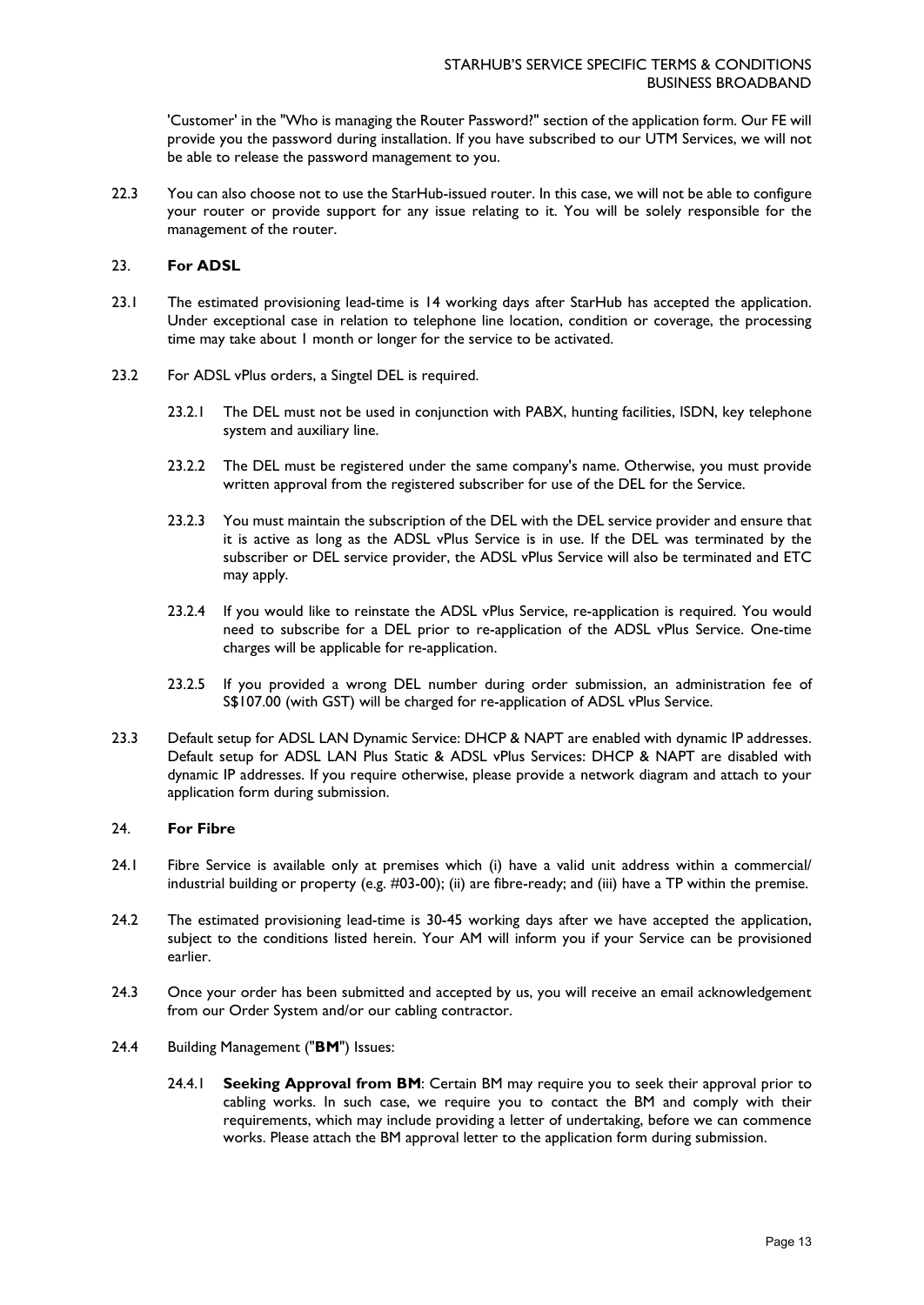- 24.4.2 **Additional Requirement and Charges Imposed by BM**: Certain BM may impose nonrefundable insurance fee or admin fee, or a long-term security deposit. We require you to make such payments to the BM prior to commencement of cabling works. Some BM may also mandate us to use the BM's contractors to carry out the cabling works, use the BM's pre-laid cables, install new cable trays, or use special ducts to conceal the cables. We will bill you for these charges as we do not cover these costs.
- 24.4.3 **Site Work Charges**: In some cases, we are required to open access panel(s), reinstate fire retardant along the fibre route, or provide scissor lift, boom lift or scaffolding in places where ceilings are 3m or higher. We will bill you for these charges as we do not cover these costs as well.
- 24.4.4 Your delay in attending to any BM issue or paying the BM charges could lead to the extension of the provisioning lead time. If it consequently resulted in your order being cancelled, cancellation Charges shall apply.
- 24.5 **Interim Service**: If there is a pre-empted delay in your Fibre order (e.g. due to BM approval delays, insufficient fibre capacity or congested MDF room), you can request for paid interim ADSL or Enterprise Web services through your AM. We will waive the ETC when you terminate the interim services after using your Fibre Service. You are, however, required to terminate the interim services via our Business Helpdesk once your Fibre Service is active.
- 24.6 **Service Commencement**: After the TP has been installed, our FE will contact you to install the ONT and router. You have 10 working days to allow our FE to complete the ONT and router installation. If for whatever reason we have not been able to contact you, or you are unavailable, or you are not ready or willing to allow our FE to complete the ONT and router installation despite attempts by the FE or our AM to engage you, and the RFS date requested by you have passed, we will charge you S\$100.00 (before GST) for each month of delay.
- 24.7 **Static IP Address**: You may request for 1x static IP address for your Fibre Service through your AM if required. There will be a premium on your monthly Charges. If you subsequently require 1x static IP address for your Fibre Service, you will be required to submit a fresh application form for modification of package. You may consult your AM for advice.
- 24.8 **Support for Larger Number of Concurrent Users**: We offer high performance routers if you require the router to support more than 20 concurrent users at your premises. You may consult your AM for more information.
- 24.9 **Non-Building Address Point ("NBAP") Order**: If you require a Fibre Service at a site that does not have an official address or unit number (e.g. car-park, ATM machine, bus-stop, e-service kiosk in public areas, lamp post, lift lobby, lift monitoring/ fire-command and control room, switch room toilets, worksite, site office, showroom in an open space), you are required to raise a NBAP order. The provisioning lead-time is subject to site survey and complexity in pulling a fibre cable to the site. Your AM will advise you further on such request.

### 25. **DualConnect Load Balancer**

- 25.1 The StarHub DualConnect Load Balancer ("**DualConnect**") is a value-added service ("**VAS**"). The load balancer supports link aggregation and failover for outgoing traffic only.
- 25.2 **Suitability**: DualConnect is suitable for use with 2 dynamic broadband circuits from 2 different platforms or internet service providers ("**ISP**"). The total or aggregated bandwidth will be dependent on several factors, including the bandwidth of individual links (as such we are unable to warrant or guarantee on the total or aggregated bandwidth that the load balancer will be able to support or manage).
- 25.3 **Technical Support**: You may contact our Technical Service Support Helpdesk for technical support. However, we will not be able to support or troubleshoot the other ISP's link or CPE related issues, configuration or settings.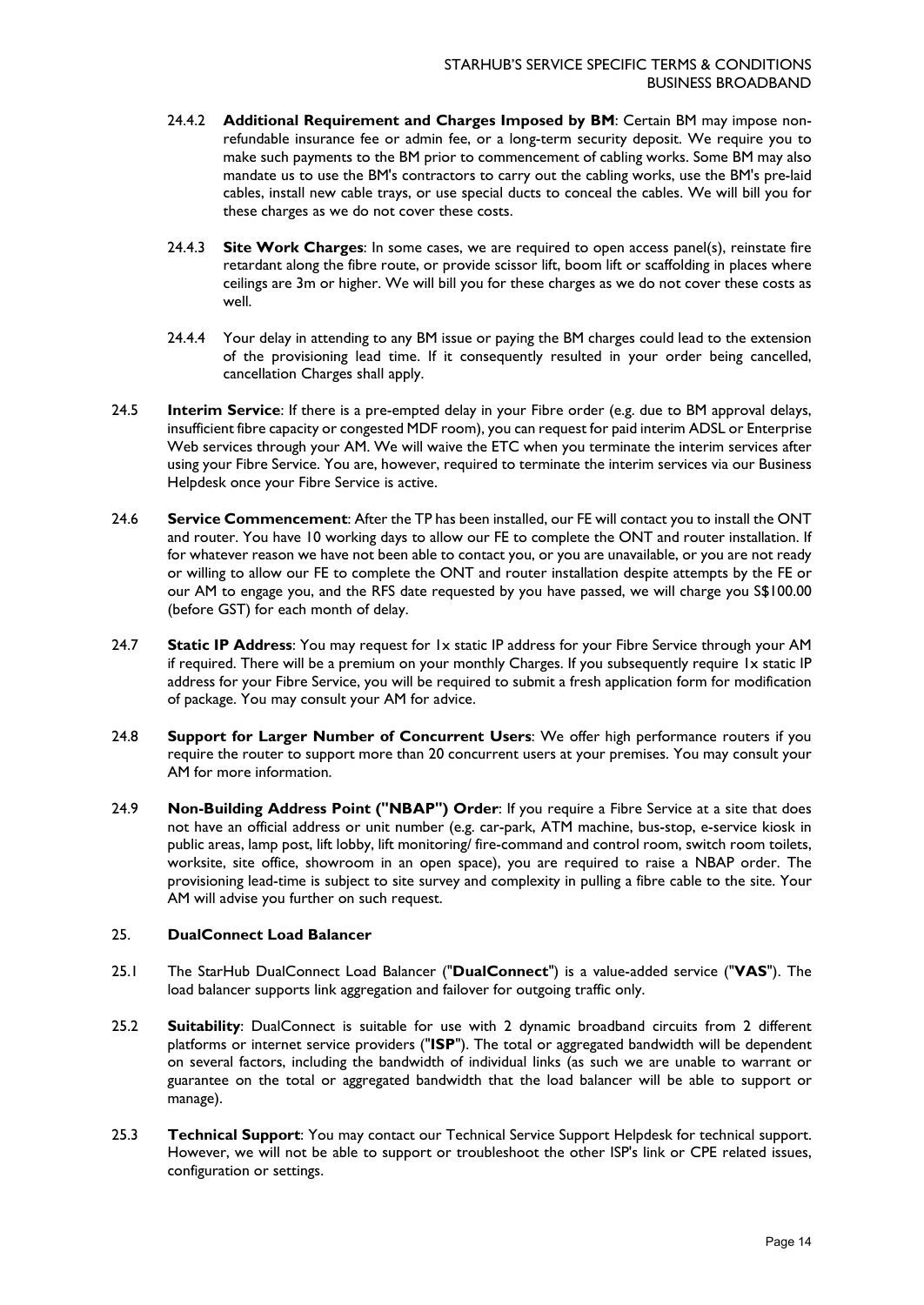25.4 **Subscription**: If you have signed up for DualConnect as part of a promotional bundle, the Minimum Period of Service is 24 months. There is no Minimum Period of Service if you signed on as an Add-on to an existing broadband circuit. All terms related to the Business Broadband are applicable to DualConnect VAS.

#### 26. **DualConnect (Mobile)**

- 26.1 The StarHub DualConnect (Mobile) is a VAS. It leverages on both fibre and mobile broadband infrastructure to support the requirement for redundancy. DualConnect (Mobile) is provided, on a commercially reasonable endeavour basis, service availability of 100%.
- 26.2 In the event primary connection has failed over to secondary connection, the secondary connection on 4G mobile network can only support Internet surfing, email and general access. Any special or customised setup on primary connection or otherwise, or any change (including settings) not carried out or authorised by us will not be supported and may result in the service not being able to work or work in an optimal manner.
- 26.3 The user experience on Fibre Broadband (primary link) differs from that on Mobile Broadband (secondary link). Fibre Broadband will be based on subscribed bandwidth while Mobile Broadband will be based on subscribed local data bundle per month. Excess local data Charge applies on Mobile Broadband (imposed beyond 10GB) at S\$8.56 per GB, with the excess local data bill capped at S\$168 per month, subject to our fair usage policy.
- 26.4 For customers who are on Dynamic IP or Static IP on their Fibre Broadband plan, there will be a change of IP address when there is a failover to Mobile Broadband. We will not be responsible to customers for such change of IP address. Customers acknowledge and agree that DualConnect (Mobile) only supports Dynamic IP on Mobile Broadband.

### 27. **Google Wifi**

- 27.1 The StarHub Google Wifi ("**Google Wifi**") is a VAS.
- 27.2 Google Wifi service is meant to extend customers' WiFi coverage within their office premises and consists of Google Wifi CPE. The service can be offered to customers as an upgrade option to the default CPE that we currently provide. Google Wifi CPE is provided as part of the service and remains our property at all times. At the end of the subscription, Google Wifi CPE must be returned to us.
- 27.3 To be eligible for the Google Wifi CPE VAS subscription, customers must subscribe to StarHub Dynamic Business Fibre Broadband Service and subscribe to at least 3 units of Google Wifi CPE. No Minimum Period of Service applies for Google Wifi CPE Value-Added Service subscription.
- 27.4 The service cannot be transferred to another user without our prior written consent.
- 27.5 When faced with an issue while using the service, customer may contact our technical hotline. We may swap a faulty Google Wifi CPE with another set or router, subject to availability.
- 27.6 Customers may request to change Google Wifi CPE to other available router models. An onsite charge applies for such router change and is currently at S\$160.50 (inclusive of GST).
- 27.7 Dynamic Domain Name System cannot be supported on Google Wifi. Customers who require remote access to devices/servers in their office network will require other alternative applications to do so.

#### 28. **Broadband Shield and Broadband Shield+**

28.1 Broadband Shield and the Broadband Shield+ are VAS supplied in conjunction with the Business Broadband Service.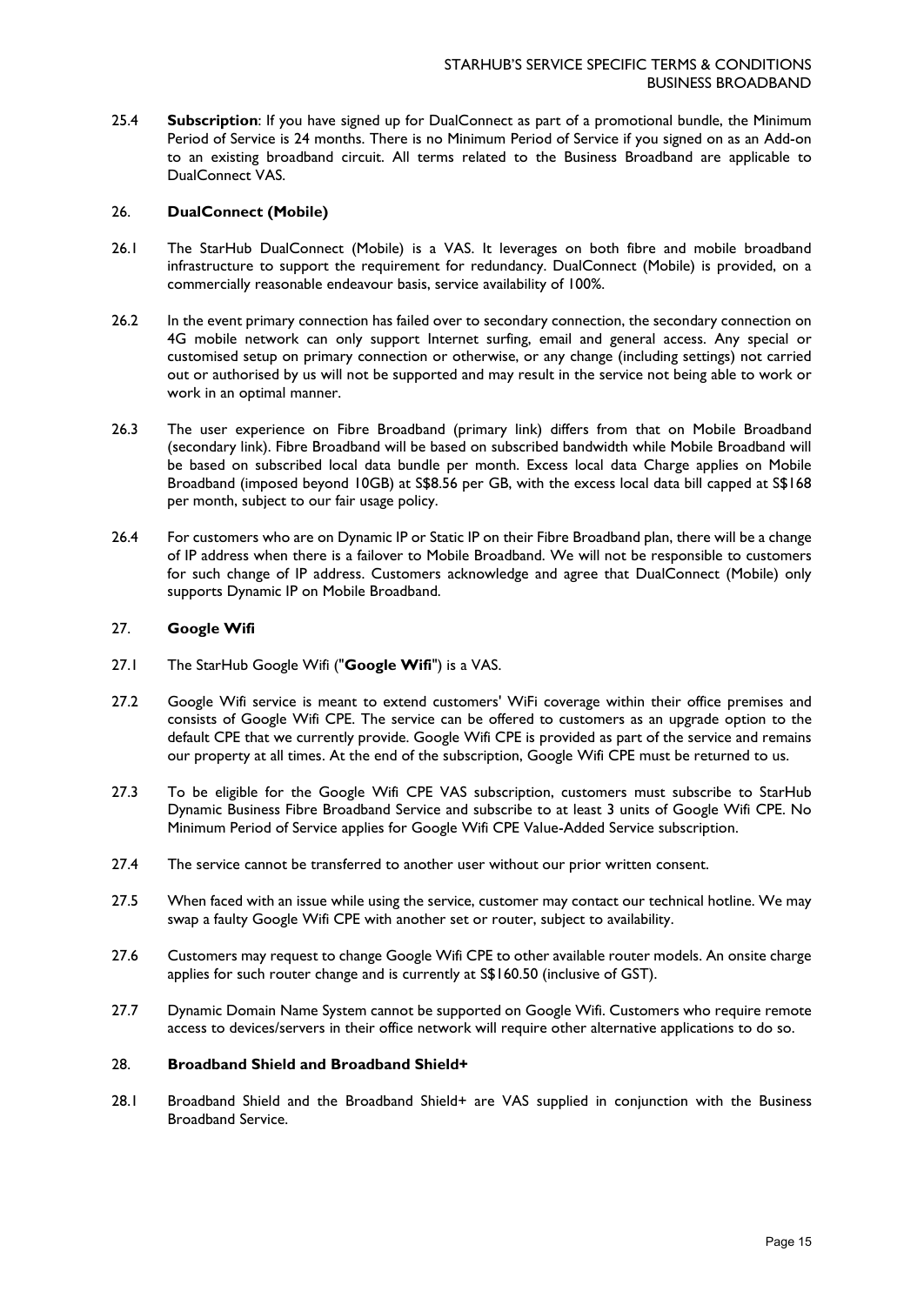- 28.2 To be eligible to purchase either or both Broadband Shield and Broadband Shield+, you must first be a Business Broadband Service customer and you must not have any outstanding Charges with us at the time of application for the respective VAS.
- 28.3 You must pay for the relevant Charges for each of Broadband Shield and Broadband Shield+. If you make advance payments for any of the Charges there will be no pro-ration or refund of such prepayments at the time the Broadband Shield and/or Broadband Shield+ are/is terminated for any reason.
- 28.4 **Early Termination Charge for Broadband Shield+**: If you terminate the Broadband Shield+ during the Minimum Period of Service, you would be liable to pay Early Termination Charges.
- 28.5 We do not warrant that the Broadband Shield or Broadband Shield Plus+ will meet your requirements. Given the nature and volume of malicious and unwanted electronic content, undesirable data or software and unauthorised users (e.g. hackers), you accept that neither we nor our licensors, resellers or suppliers warrant that Broadband Shield or Broadband Shield+ (i) will be complete, free from errors or interruptions; (ii) will detect and/or address any or all malicious code, threats or vulnerability (including security threat or vulnerability); or (iii) will keep your network or computer systems completely secure, free from intrusions, security breaches, unauthorised access, vulnerabilities, viruses, malicious or unwanted electronic content. No oral or written information or advice given by us shall create any additional warranties or in any way increase the scope of our liabilities.

### 29. **Liability**

- 29.1 The Services (including any installation or support services) are provided on an "as is" and "as available" basis. You agree that you use the Services or rely on any Content obtained through the Services at your sole risk. To the fullest extent allowed by the law, we do not give any assurances, guarantees, or warranties, either express or implied, in relation to such Services or Content. In addition, we will not be liable for any delay or failure to provide the Services, or any interruption or degradation of the quality of the Services which may arise from the following:
	- 29.1.1 an act or omission of an underlying carrier, Service Provider, vendor or other third party;
	- 29.1.2 equipment, network or facility failure;
	- 29.1.3 equipment, network or facility upgrade or modification;
	- 29.1.4 force majeure events such as acts of God, acts of nature, strikes, fire, war, riot, acts of terrorism and governmental actions;
	- 29.1.5 equipment, network or facility shortage;
	- 29.1.6 equipment or facility relocation;
	- 29.1.7 service, equipment, network or facility failure caused by the loss of power to you;
	- 29.1.8 any act or omission by you or any person using the Service or Equipment provided to you;
	- 29.1.9 any third party's service, equipment, software, network or facility; or
	- 29.1.10 any other cause that is beyond our control, including a failure of or defect in any Equipment, the failure of an incoming or outgoing communication, the inability of communications to be connected, completed, or forwarded.
- 29.2 Specifically, we do not warrant: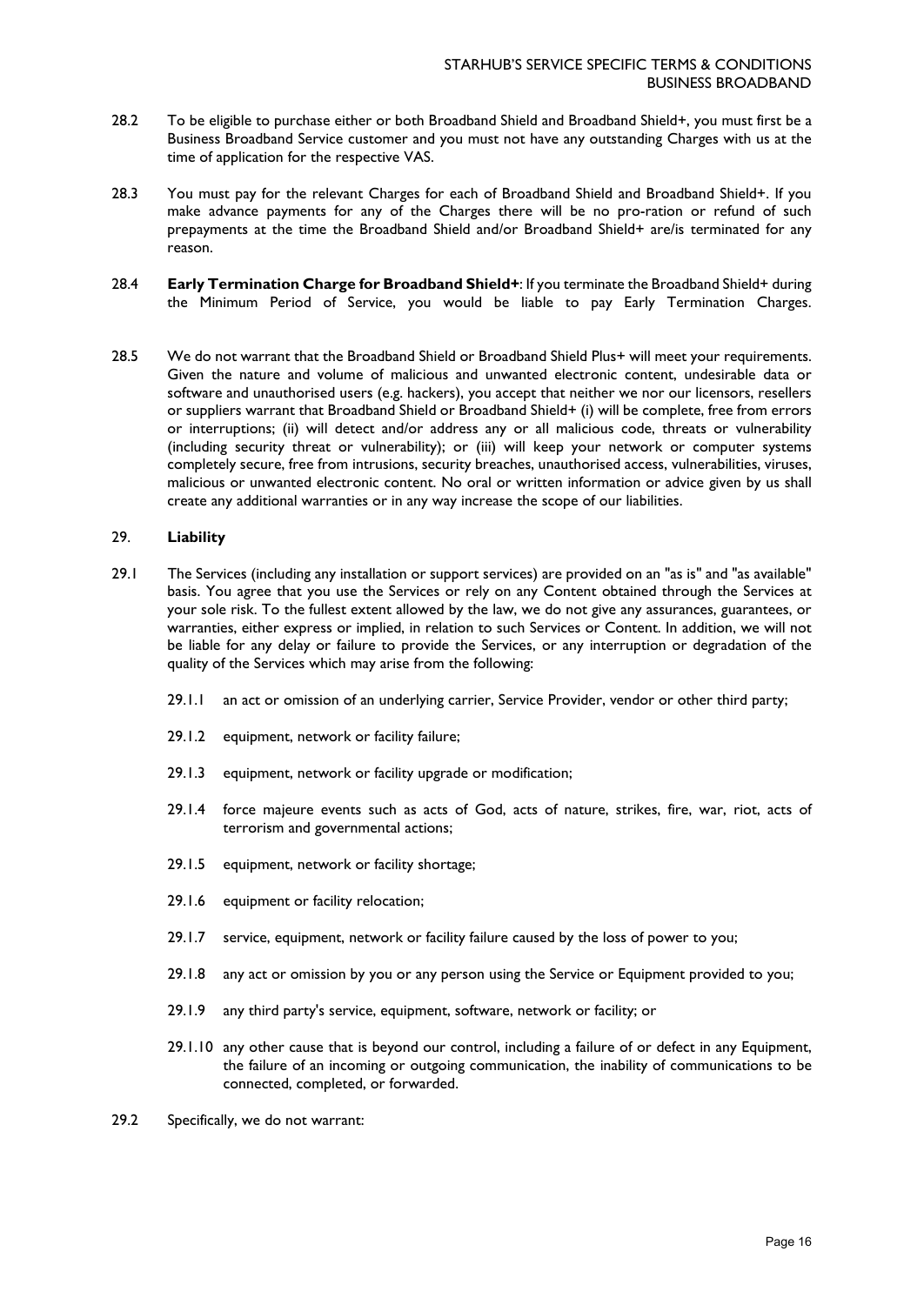- 29.2.1 that the Services, the Software or any equipment (which we provide to you, including the Equipment) will not cause any harm to your applications, equipment, hardware, software, networks or Content;
- 29.2.2 the accuracy, reliability or quality of any Content obtained through the Services or that defects in any Software will be corrected; and/or
- 29.2.3 that the Services and access to them are error-free, secure and uninterrupted or available at all times.
- 29.3 Except as set out in this Agreement, we expressly exclude all other liability we may have to you, including all liability in contract, tort, negligence, misrepresentation, strict liability or statute. This exclusion applies for our benefit and that of the Service Providers whose networks are connected to each other or to the Network, all companies, directly or indirectly owned, wholly or partly owned or controlled by us or any of these parties, and all their officers, employees, contractors and agents or anyone else to whom we or these parties are responsible ("**the Relevant Parties**") and whether it relates to anything caused by or resulting from anything we and/or any of the Relevant Parties do or omit or delay in doing (even if done, omitted or delayed fraudulently, wilfully, recklessly, maliciously or negligently), whether or not it is contemplated or authorised by any agreement you have with us.
- 29.4 Neither we nor any of the Relevant Parties is liable for any special, incidental, indirect, consequential or punitive damages, losses, costs or expenses, or any loss of profits, revenue, business and/or anticipated savings even if caused fraudulently, wilfully, recklessly, maliciously or negligently.
- 29.5 If any of the exclusions of liability set out in this paragraph 29 does not apply, our liability will not exceed the lower of: (i) your preceding month's Charges applicable to the Services in question; or (ii) S\$5,000/ for any event or for any series of connected events. Further, our aggregate liability in any 12-month period will not exceed the lower of (a) your preceding 12-months' Charges applicable to the Services in question; or (b) S\$10,000/-.
- 29.6 The exclusions of liability above do not apply to any liability for death or personal injury resulting from our negligence or to any liability which cannot be lawfully excluded or restricted under the Unfair Contract Terms Act (Cap. 396).
- 29.7 The relevant Affiliate providing the Services or carrying out the actions set out in this Agreement shall be responsible for its acts or omissions.

## 30. **Resale**

30.1 The Services are provided to you solely for your own business use. You must not resell or transfer the Services or the Equipment (which we lease or rent to you) to third parties without our prior written consent, whether or not for profit or otherwise. We reserve the right to immediately suspend or terminate your Services if we determine, in our absolute discretion, that you use the Services for any of the aforementioned or similar activities.

### 31. **Ending and Suspending the Services**

- <span id="page-16-0"></span>31.1 In addition to the rights either party may have against the other party under this Agreement for any antecedent breach of this Agreement and subject to the provisions of this paragraph 31, this Agreement or the Services hereunder may be terminated by either party giving at least 30 days' written notice to the other party.
- <span id="page-16-1"></span>31.2 If you give us notice that ends during the applicable Minimum Period of Service pursuant to paragraph [31.1](#page-16-0) above:
	- 31.2.1 you must immediately pay us the Early Termination Charges; and
	- 31.2.2 paragraph [31.7](#page-17-0) below will apply.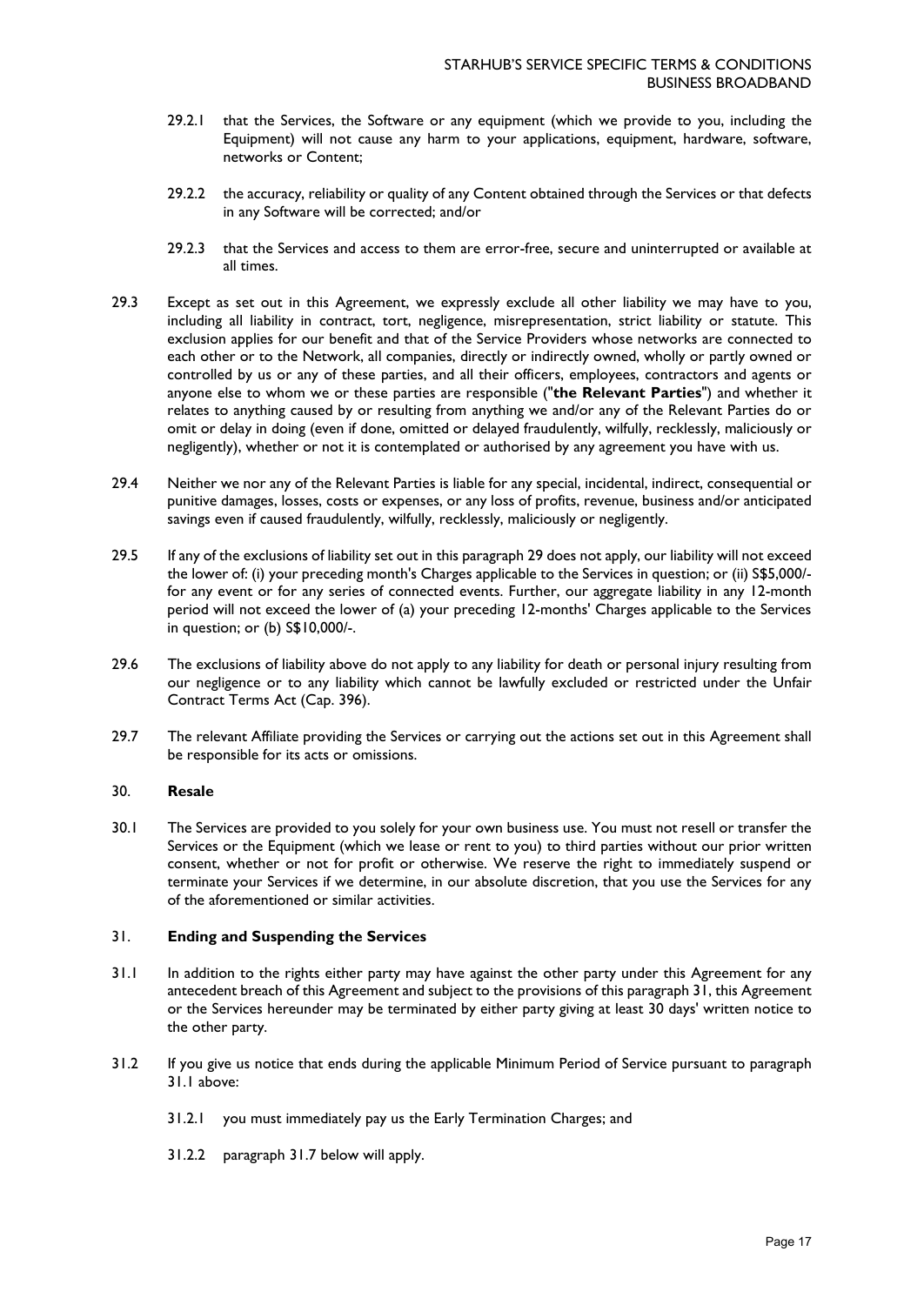- 31.3 If the Services or this Agreement are/is terminated pursuant to paragraph [31.4](#page-17-1) or [31.5](#page-17-2) below, you will compensate us for any damages or losses we may suffer because of the termination. In addition, if such termination occurs during the applicable Minimum Period of Service, you have to pay us the sums referred to in paragraph [31.2](#page-16-1) above.
- <span id="page-17-5"></span><span id="page-17-4"></span><span id="page-17-3"></span><span id="page-17-1"></span>31.4 In the event of any of the following:
	- 31.4.1 you breach any of the terms and conditions of this Agreement or any other agreement you have with us;
	- 31.4.2 you become or are likely to become bankrupt or insolvent, or die;
	- 31.4.3 you make any arrangement or composition with or assignment for the benefit of your creditors or go into either voluntary or compulsory liquidation or a receiver, trustee, judicial manager or administrator is appointed over any of your assets;
	- 31.4.4 the equivalent of any of the events referred to in paragraphs [31.4.2](#page-17-3) and [31.4.3](#page-17-4) above under the laws of any relevant jurisdiction occurs to you;
	- 31.4.5 you provide incorrect, false, inaccurate or incomplete information to us;
	- 31.4.6 the requirements of any relevant regulatory authority result in us having to stop providing the Services or to provide the Services in a manner which is unacceptable to us;
	- 31.4.7 we believe you are likely to create imminent harm (such as interruption, disruption, congestion, signal leakage and any Unauthorised Act) to our Network or any third party's networks or systems or our provision of the Services, or defraud us, or are likely to create imminent harm or are abusive to our personnel; or
	- 31.4.8 for any reason beyond our control (including loss of any licence, way-leave or easement, requirements of any governmental or regulatory authority or orders by the court and cessation or failure to deliver by a third party supplier) we are unable to provide the Services,

<span id="page-17-8"></span><span id="page-17-7"></span><span id="page-17-6"></span>we may suspend or terminate all or any part of the Services or terminate this Agreement with 7 working days' notice (for paragraphs 31.4.1 and 31.4.5 above) or with immediate effect (for paragraphs [31.4.2,](#page-17-3) [31.4.3,](#page-17-4) [31.4.4,](#page-17-5) [31.4.6,](#page-17-6) [31.4.7](#page-17-7) and [31.4.8](#page-17-8) above) in each case without compensation to you, and without prejudice to our rights to damages for any antecedent breach by you of this Agreement. You may immediately contact our business helpdesk or our AM to tell us why such suspension or termination should not occur. We will consider each case and where we deem appropriate, will not proceed with the suspension or termination of such account or take any other appropriate action where necessary.

- <span id="page-17-2"></span>31.5 If we suspect that you are using or allowing the Services to be used for fraud, misconduct or any other illegal or improper purpose, we will refer this to the relevant authorities and comply with directions or guidelines issued by them without notice or reference to you.
- <span id="page-17-9"></span>31.6 If and when you make good any breach or default, we may restore any suspended or terminated Services after you have paid for any reinstallation, restoration or re-connection Charges and reimbursed us for our reasonable costs in suspending or terminating the Services.
- <span id="page-17-0"></span>31.7 If the Services are terminated:
	- 31.7.1 all sums due, accruing due or payable to us in respect of the Services and if applicable, the Equipment, up to the date of termination (including late payment Charges) will, upon the termination, become immediately due and payable to us. There will be no refund of any Charges paid to us for any equipment (including the Equipment) purchased from us; and
	- 31.7.2 you must immediately (and in any event, within 30 days of such termination) return to us all Equipment which we may have leased or rented to you in respect of the Services in good condition. We will be entitled to charge you (i) all costs incurred in repossessing or acquiring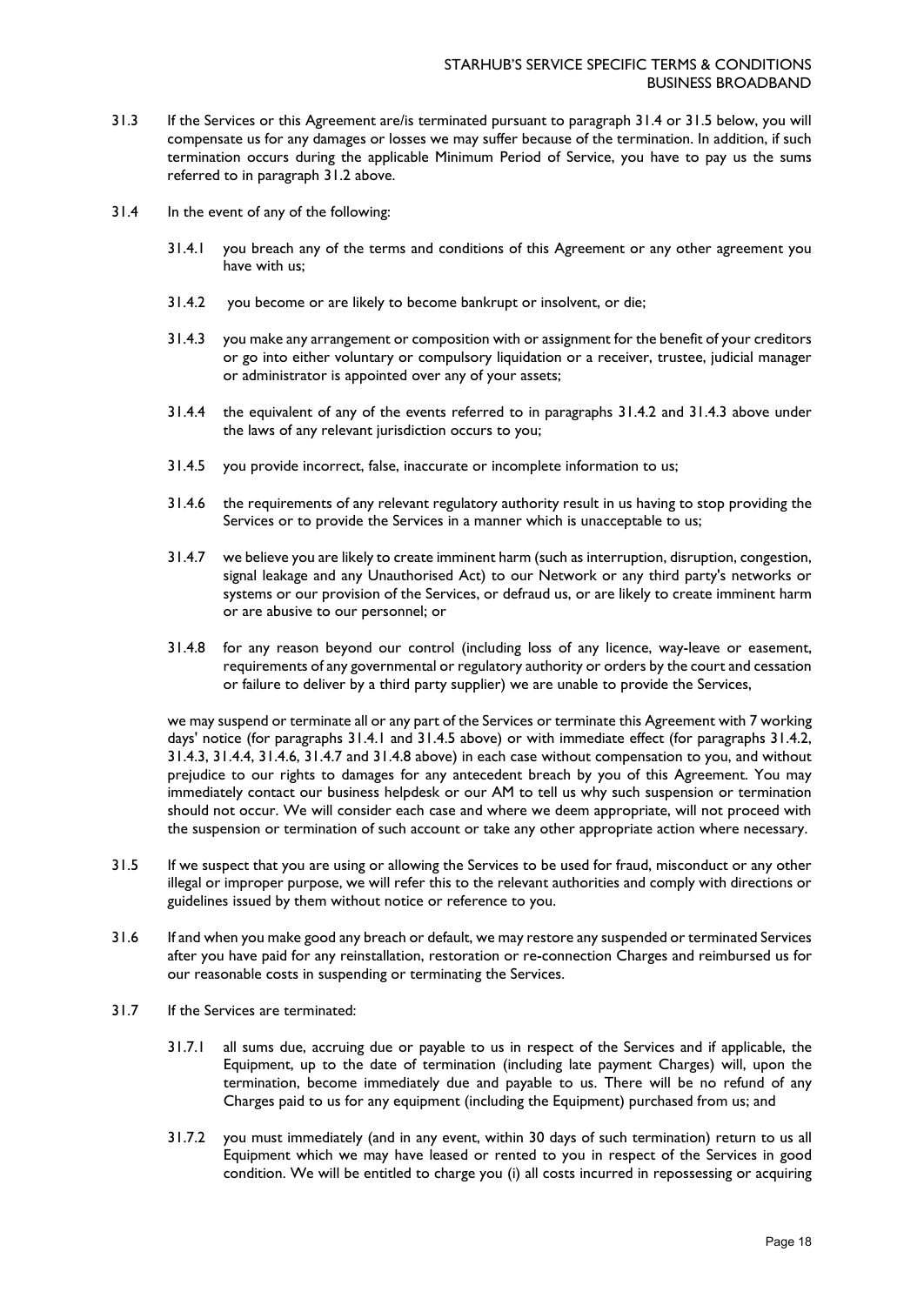replacement for any such Equipment which you have failed to return to us; and/or (ii) at our standard prescribed rates for acquiring a replacement for any Equipment which is returned to us in a damaged or defective condition; or

- (a) treat the Equipment as being sold to you and to charge you our prevailing Charges for the Equipment. There will be no refund of any such Charges paid.
- 31.8 You may suspend your Service for a period up to 90 calendar days. If your Service is still in contract, the Minimum Period of Service will be extended by the period of suspension. A reactivation fee will be levied when you intend to resume your Service.
- 31.9 In addition to paragraph [31.6](#page-17-9) above, we reserve the right to charge you a reactivation fee of at least S\$100 (or such other amount as may be determined by us) for reactivating any suspended Services. Reactivation of any Services is subject to our absolute discretion.
- 31.10 If the Services are suspended due to non-payment of any Charges and you subsequently pay us all outstanding amounts, in order to reactivate the Services, you must contact our business helpdesk or our AM to request for such reactivation. You acknowledge and agree that reactivation of the Services is neither automatic nor immediate upon or after your full and correct payment of the outstanding Charges.
- 31.11 The termination of this Agreement will not affect any accrued rights or remedies of either party against the other party.
- 32. **Service Commencement**: The Service Start Date which you have indicated in the form shall be known as the Ready For Service ("**RFS**") date. However, the provisioning lead-time and delivery of the Service is subjected to prevailing network coverage, Service availability, availability of all relevant resources, and any permissions or approvals required from any building management and/or any other relevant party. The General Provisioning Lead Time (from the date StarHub has accepted the application) is as follows:
	- 20.1.1 For ADSL LAN/ LAN Plus: 7 working days
	- 20.1.2 For ADSL vPlus: 14 working days
	- 20.1.3 For Fibre via NLT NGNBN: 30-45 working days
	- 20.1.4 For Fibre via StarHub Fibre: 18 working days

Your AM will advise you of the expected lead-time for your order and the tentative commencement date for the provision of the Service. We will use our commercially reasonable endeavours to meet the RFS date but we shall not be liable if the RFS date is not met due to events outside our control, including any third party's act and/or omission. Your RFS date shall not be more than 3 months from the date of order submission. We will not accept any order with RFS more than 3 months from date of order submission.

- 33. **Order Cancellation**: If you withdraw or cancel an application after it has been accepted by us but before the activation of service, a cancellation charge (refer to Order Cancellation Charges) shall be imposed. However, you may cancel that part of the Service which we are unable to provide, without being liable to pay any Cancellation Charges, if the order has lapsed more than 10 working days after the RFS, and for the case of NGNBN, (1) more than 45 working days after order acceptance by us and (2) the fibre TP has not been installed at the installation address. If you accept that part of the Service which we are ready to provide and pay for the same at our agreed/ prevailing rate(s), you will have no other claim against us for our failure to provide the Service before the RFS date.
- 34. **Early Termination Charges**: ETC will be applicable if any circuit is terminated after the Services have been successfully provisioned and prior to expiry of the Minimum Period of Service or Agreement. The ETC comprises: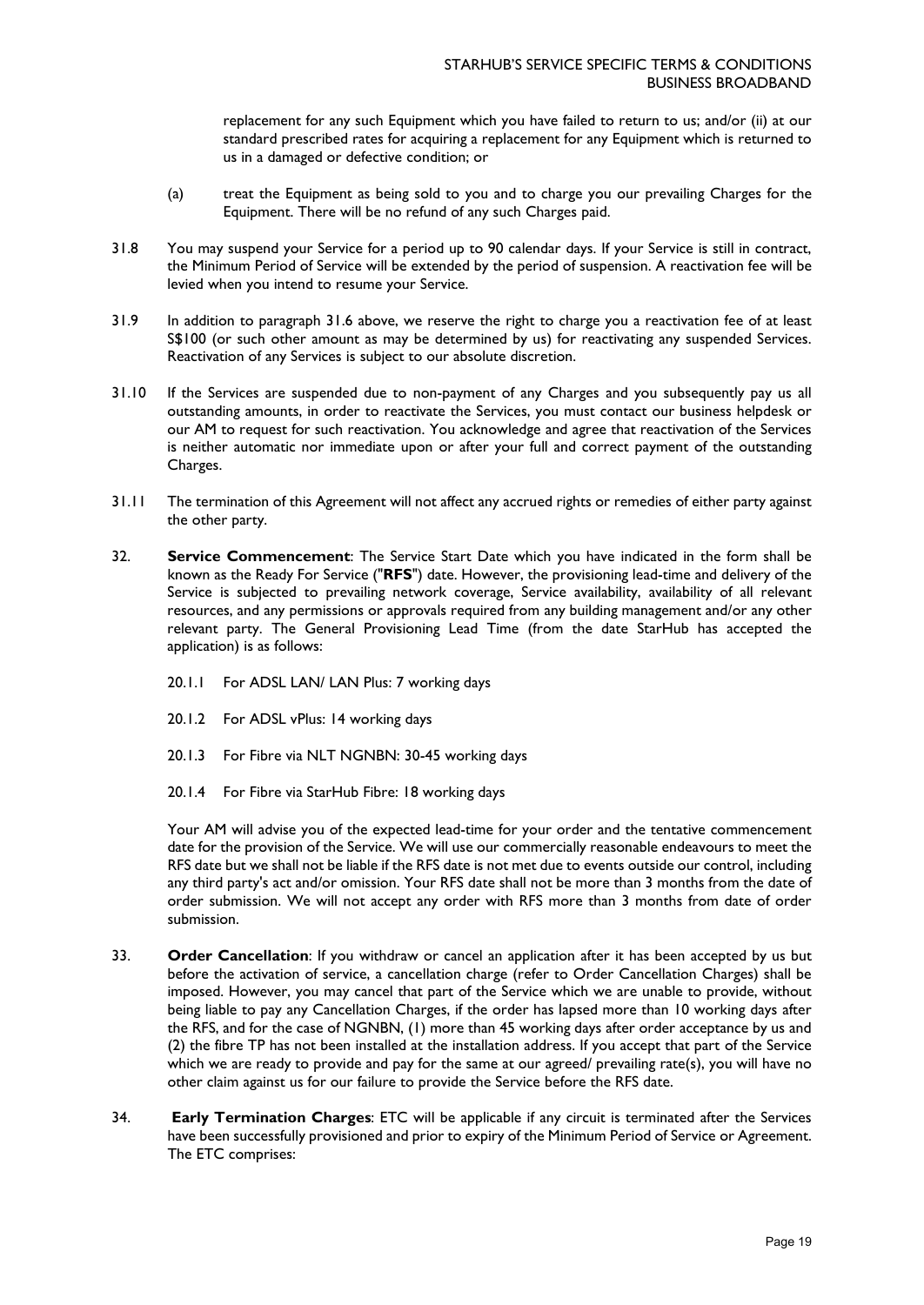25.1.1 the aggregate of the monthly recurring charges (including rental charges, where applicable) for the remainder of the unfulfilled Minimum Period of Service (MPS); and

25.1.2 where relevant, any charges imposed by other Service Providers (including NC, NLT) or any third party arising from and/or in connection with the termination.

35. Other legal matters

#### 35.1 **Indemnity**

35.1.1 You must indemnify us, our Affiliates, employees, directors, agents and suppliers against all claims, damages, losses, and liabilities resulting from your use of the Services, your negligence, omission, act or breach of this Agreement.

#### 35.2 **Matters beyond Our Control**

- 35.2.1 We will not be liable for any delay or failure in performance under this Agreement resulting from matters beyond our control. These include acts of God, requirements of any governmental or regulatory authority, war, national emergency, accident, fire, lightning, equipment failure, cyber-attacks (including any type of offensive manoeuvre that targets computer information systems, infrastructure, computer networks or personal computer devices), computer software or software malfunction (including due to malicious software programmes), interception of online communication, identity theft, electrical power failure, faults, interruption or disruption of the Network or the networks of other Service Providers or of your equipment or the equipment of any third party, riots, strikes, lock-outs, industrial disputes (whether or not involving our employees), epidemics of infectious diseases or acts of terrorism.
- 35.2.2 In addition:
	- (a) we will not be liable for any delay or failure in performance under this Agreement resulting from any delay or failure of any third party (including any supplier) to deliver or provide any facilities, infrastructure, equipment or services to us; and
	- (b) the Services may occasionally be affected by interference caused by objects beyond our control such as buildings, underpasses and weather conditions. When this happens, we will not be responsible for any interruption or disruption of the Services or if you cannot access or use the Services.

#### 35.3 **Meanings**

This paragraph 35.3 sets out how certain words and phrases are used in this Agreement. Terms used but not defined in these Service Specific Terms & Conditions shall have the respective meanings given to them in the Business General Terms & Conditions.

#### **What these words mean in this Agreement**

- 35.3.1 "**AM**" means account manager.
- 35.3.2 "**BM**" shall have the meaning set out in paragraph 24.4.
- 35.3.3 "**CPE**" means customer premises equipment.
- 35.3.4 "**DEL**" shall have the meaning set out in paragraph 8.5.
- 35.3.5 "**DP**" shall have the meaning set out in paragraph 2.7.
- 35.3.6 "**DualConnect**" shall have the meaning set out in paragraph 25.1.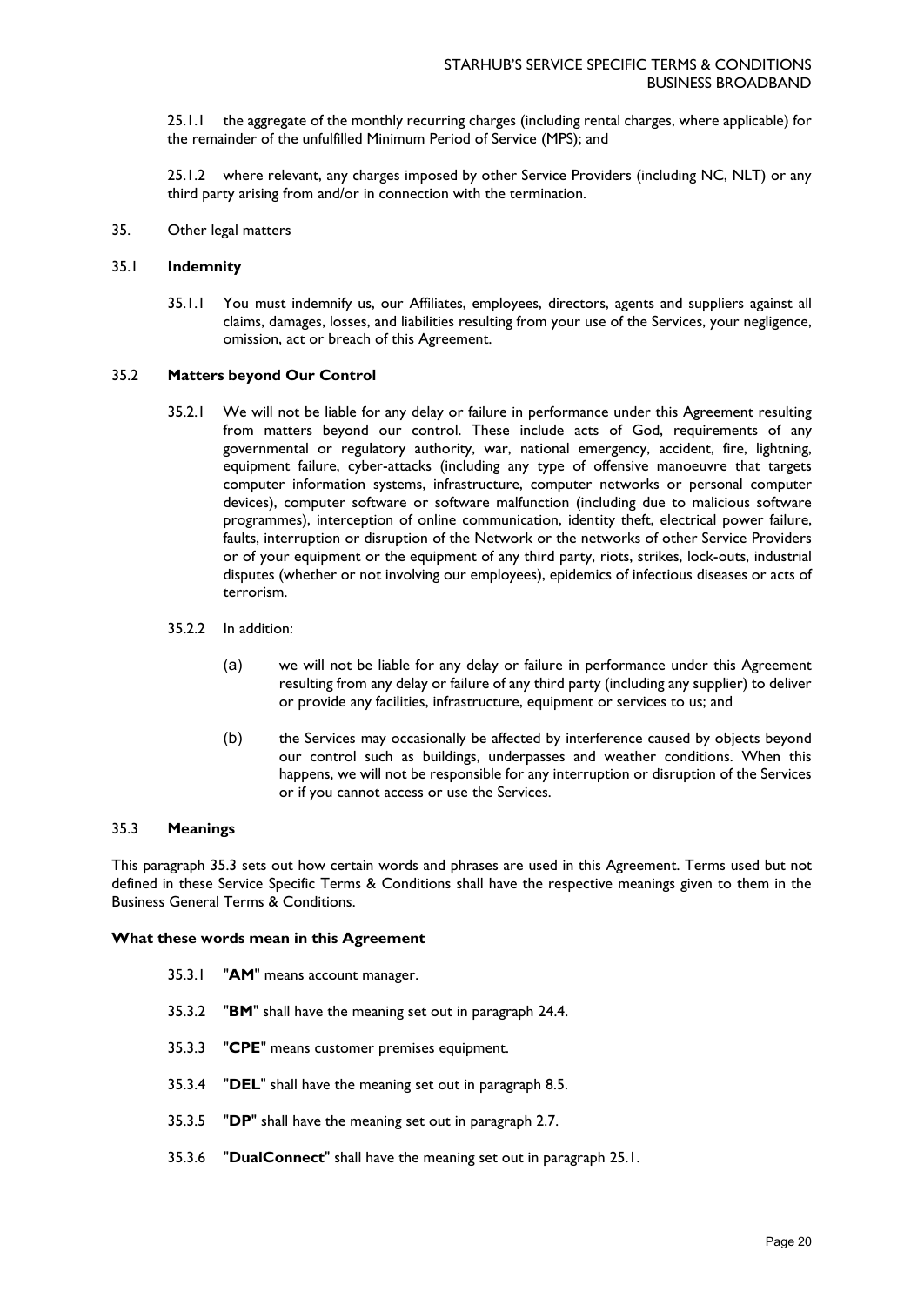- 35.3.7 "**Early Termination Charges**" or **"ETC**" comprises: (a) the aggregate of the monthly recurring charges (including rental charges, where applicable) for the remainder of the unfulfilled Minimum Period of Service (MPS); and (b) where relevant, any charges imposed by other Service Providers (including Nucleus Connect, NLT) or any third party arising from and/or in connection with the termination.
- 35.3.8 "**Equipment**" means any equipment (including any CPE) which we may provide to you in connection with the provision of the Services.
- 35.3.9 "**FE**" shall have the meaning set out in paragraph 2.11.
- 35.3.10 "**Google Wifi**" shall have the meaning set out in paragraph 27.1.
- 35.3.11 "**GST**" means goods and services tax.
- 35.3.12 "**Installation Charges**" shall have the meaning set out in paragraph 2.6.
- 35.3.13 "**ISDN**" means Integrated Services Digital Network.
- 35.3.14 "**ISP**" shall have the meaning set out in paragraph 25.2.
- 35.3.15 "**MC**" shall have the meaning set out in paragraph 2.10.
- 35.3.16 "**NBAP**" shall have the meaning set out in paragraph 24.9.
- 35.3.17 "**NGN**" means next generation national info-communication infrastructure provided by a third party.
- 35.3.18 "**One-Time Customisation Charges**" shall have the meaning set out in paragraph 2.9.4.1.
- 35.3.19 "**ONT**" shall have the meaning set out in paragraph 2.10.
- 35.3.20 "**PABX**" means Private Automatic Branch Exchange.
- 35.3.21 "**Premises**" means the property bearing the Service Address which is connected to the Network.
- 35.3.22 "**Quote for the Remote Location Service**" shall have the meaning set out in paragraph 2.9.4.3.
- 35.3.23 "**Remote Location**" shall have the meaning set out in paragraph 2.9.
- 35.3.24 "**RFS**" shall have the meaning set out in paragraph 2.2.
- 35.3.25 "**Service Address**" means the address of the Premises at which we agree to provide the Services to you. Where the Services are provided over the NGN platform, the address must be registered as a correct, existing and valid unit address within the Premises and cannot be an open area or space within the Premise.
- 35.3.26 "**Services**" means Business Broadband and where relevant, any value-added Services (including but not limited to SMTP Service) as may be provided by StarHub Ltd (Reg. No. 199802208C) from time to time. Where the Services are provided over the NGN platform, certain third party's terms and conditions may apply in addition to these terms and conditions and such third party's terms and conditions shall supersede these terms and conditions.
- 35.3.27 "**Site Survey Fee**" shall have the meaning set out in paragraph 2.9.1.
- 35.3.28 "**the Relevant Parties**" shall have the meaning set out in paragraph 29.3.